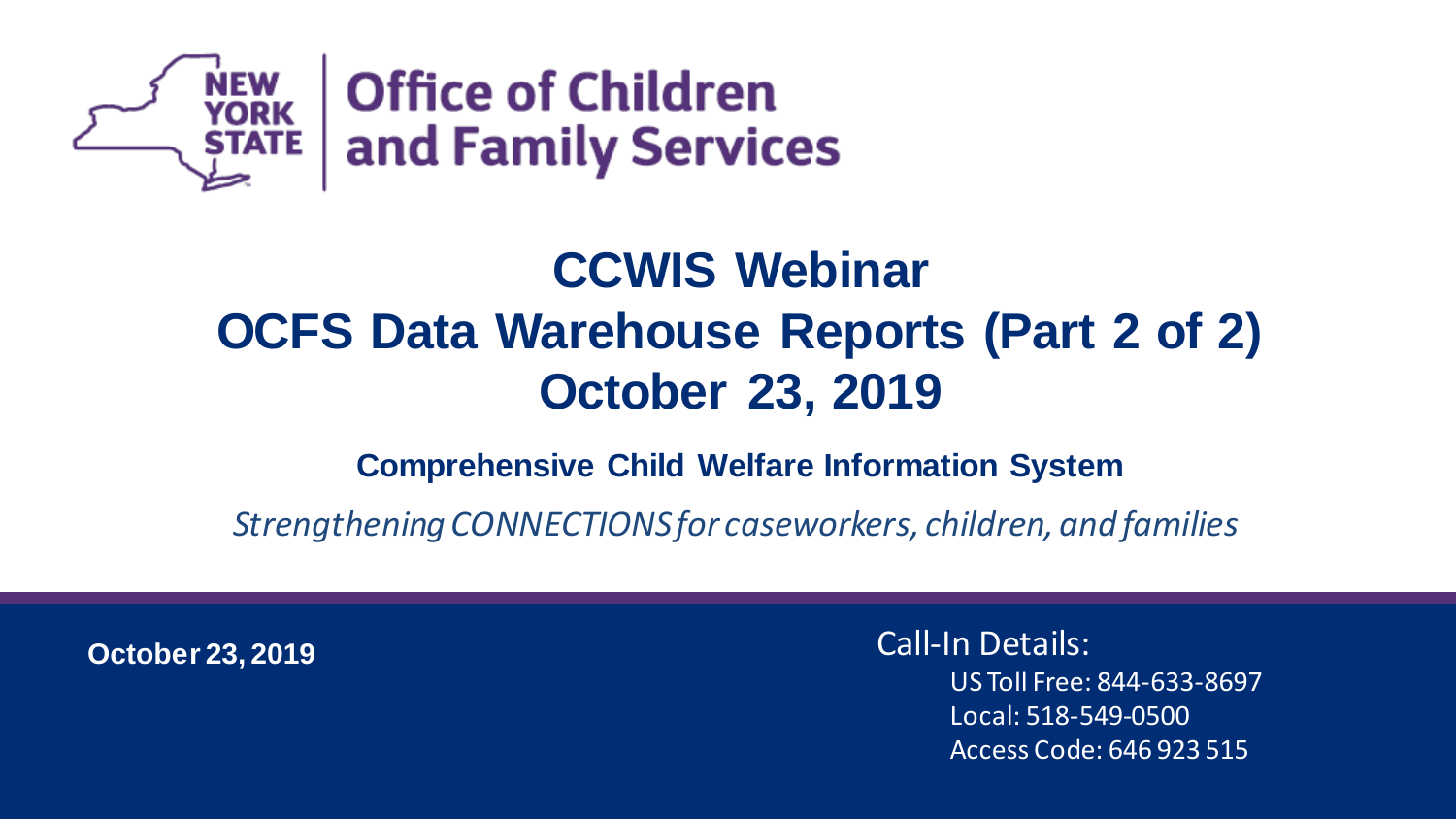# **Agenda**

- ❖ CCWIS Status update
- ❖ CONNECTIONS Deployments: Recent and Plans for 2020
- ❖ Data Exchanges
- ❖ User Experience Workgroups
- ❖ Multiple PID Workgroup update
- ❖ Noisy Alerts update
- ❖ OCFS Data Warehouse Reports (Part 2 of 2): Key Reports such as Tracked Child Roster, FASP and Candidacy
- ❖ Key DW Reports in CONNECTIONS

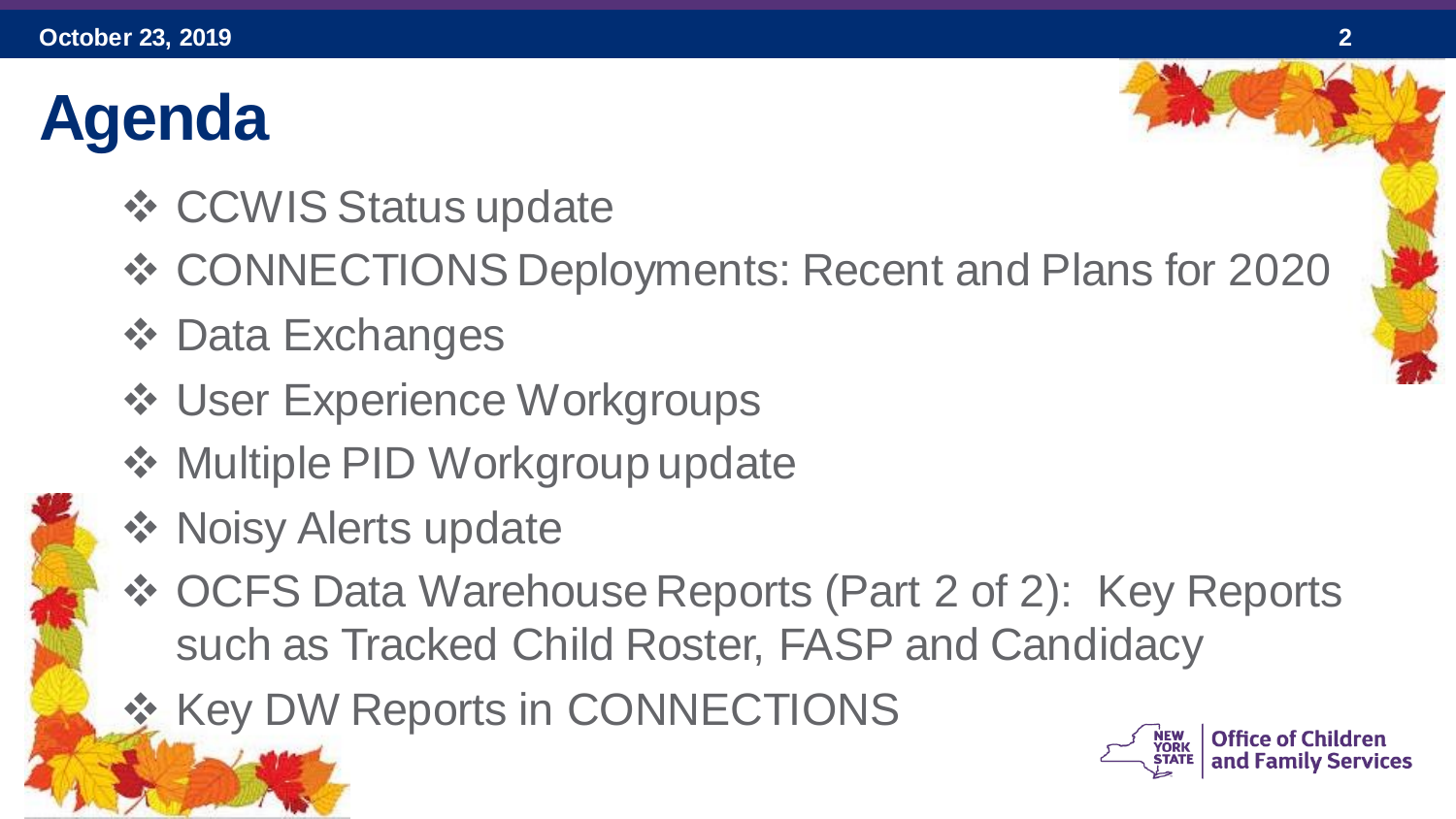# **CCWIS status update**

- Still awaiting federal guidance on financial reconciliation requirement
- 9/30/19 CCWIS Executive Steering Committee: Move forward with **CCWIS** 
	- **Focus on user experience**  how can we make CONNECTIONS easier, more intuitive, supportive of business processes and information needs
	- **Continue planning bidirectional data exchanges**  12/4 CCWIS Webinar will be a report out on discussions to date. Technical planning is in progress.
	- BICS/IES Financial Management module interface
	- If we need to reconcile to direct service provider level, we will need to build the capacity to collect that information (data entry and data exchange)

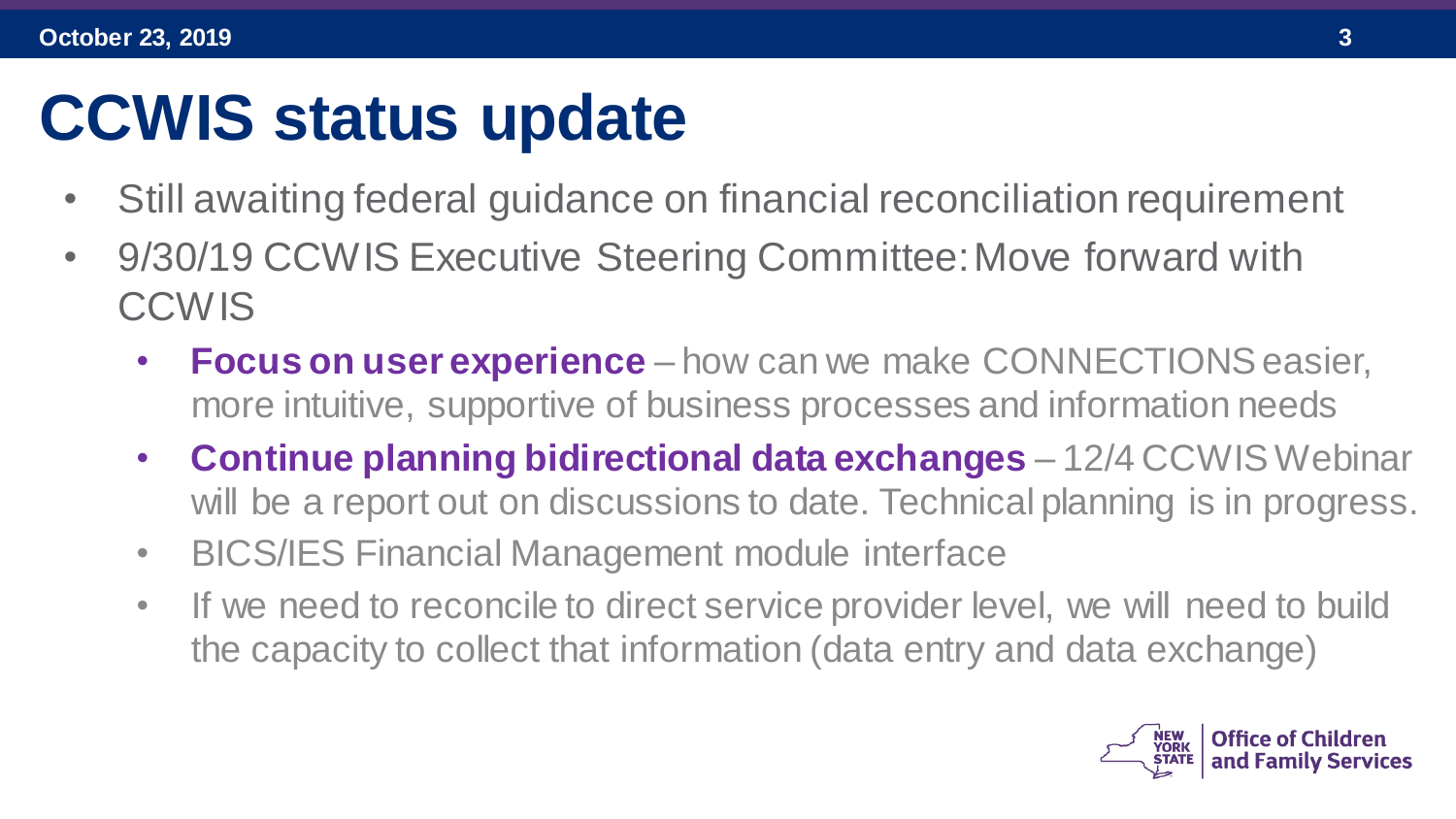# **CONNECTIONS Deployments**

• Recent

**October 23, 2019 4**

- Mandated Reporter Letters August 2019
- Uploads 2<sup>nd</sup> Pilot started July 2019; slow roll-out; early 2020 statewide
- Placements Pilot Sept 2019; October 18<sup>th</sup> statewide (mandatory)
- Plans for 2020
	- DOH Medicaid Claims (previously called Health Passport) January 2020
	- Family First Prevention Services Act (FFPSA)
	- AFCARS 2.0
	- Eligibility Determination (IVE, EAF, Title XX below 200%, State Charge, Candidacy)
	- At-a-Glance Info (Console, Heads-Ups, Prompts, Watch List, Keep Tabs, previously called Dashboard, any other ideas?)



and Family Services

ŃEW<br>YORK<br>STATE



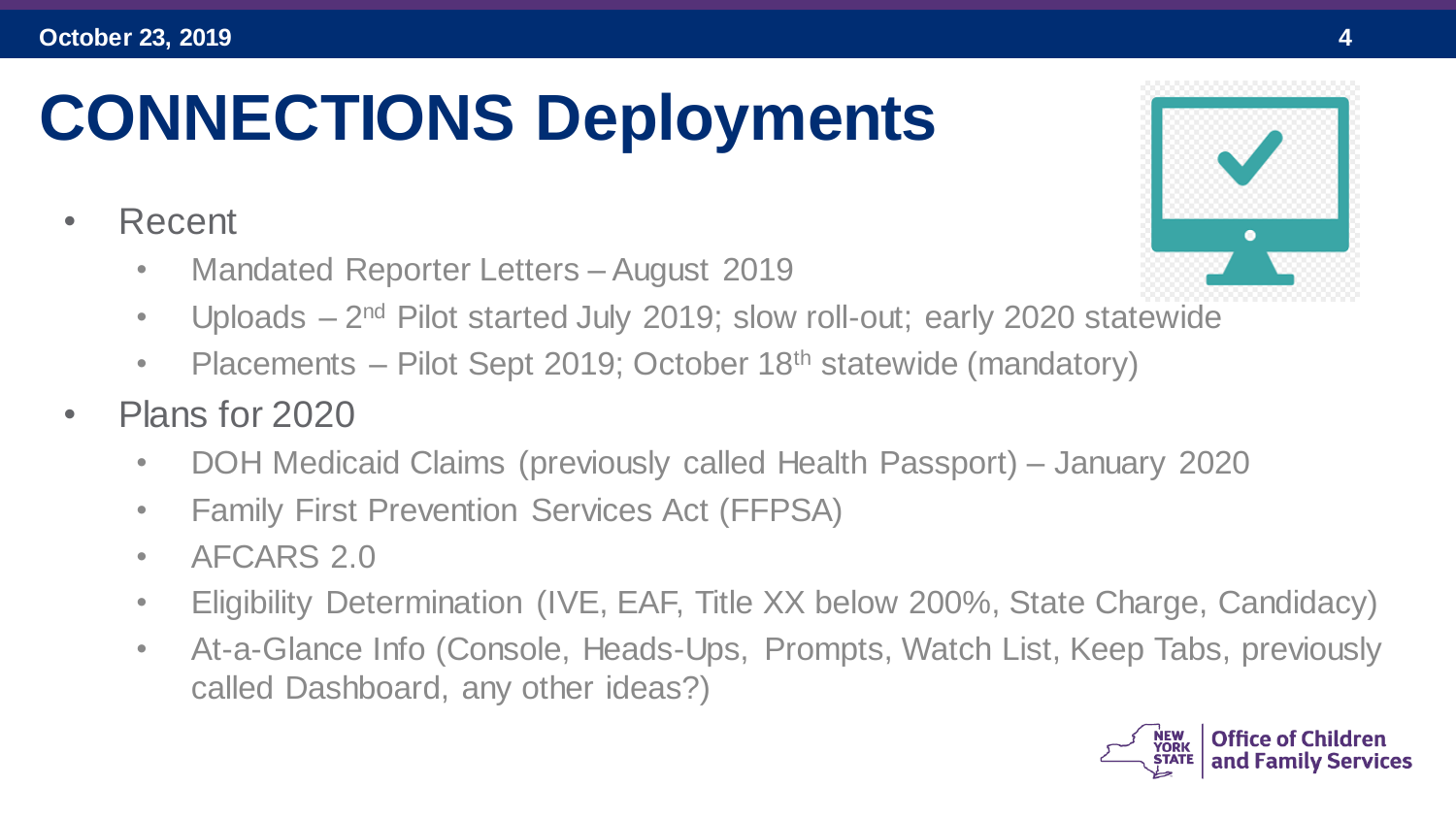# **Data Exchanges**

- Have been working with ITS on architecture, standards
- Monthly CCWIS/COFCCA/ACS data quality workgroup meetings: report out at next CCWIS Webinar 12/4/19, then will open to others
- Starting recruitment process to hire dedicated resource(s)
- Design work, pilot in 2020



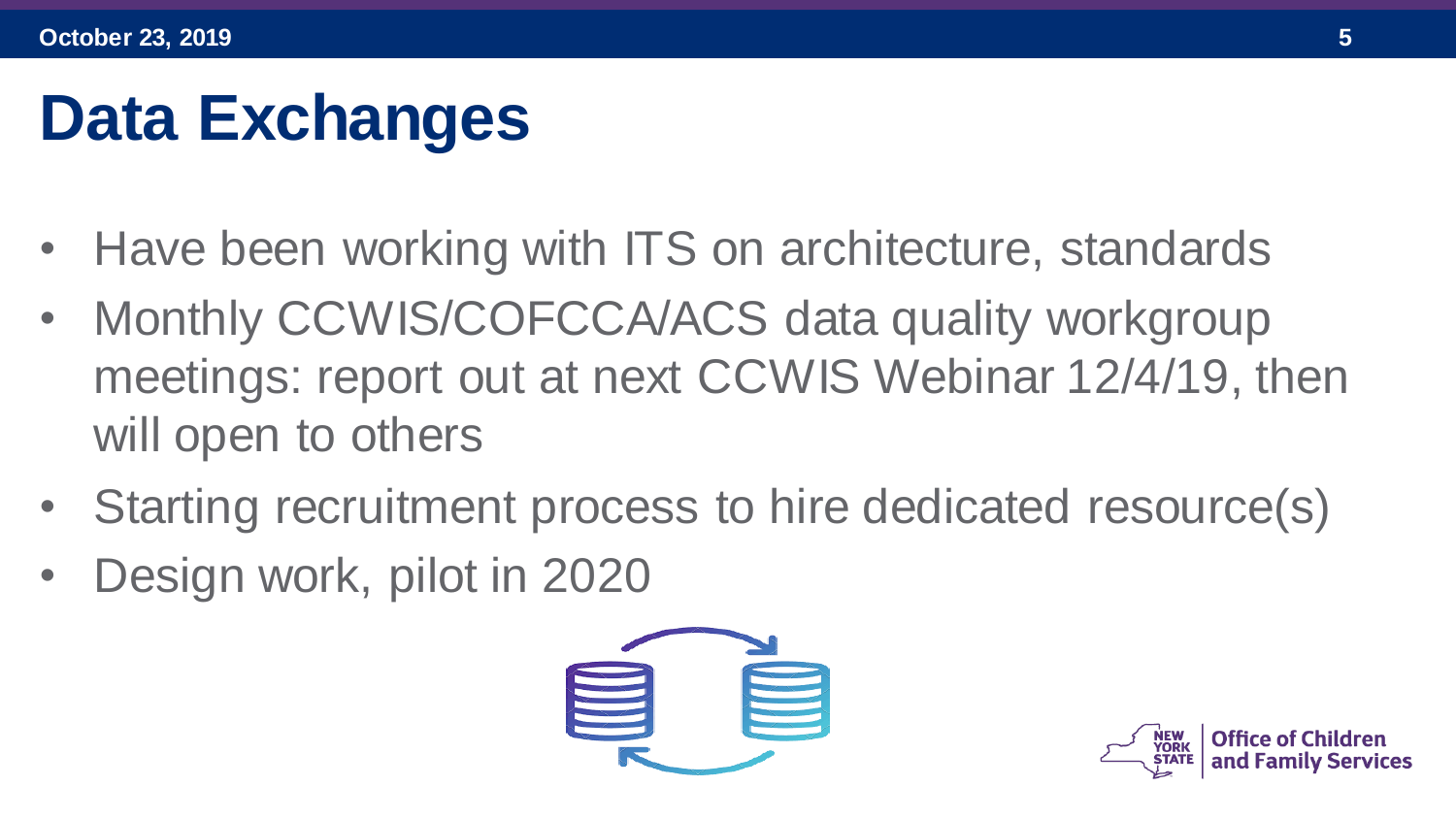# **User Experience (UX) Workgroups**

3-pronged approach: internal (ITS/OCFS), user experience design team review, and **external (CONNX Users)**

UX Workgroups made up of caseworkers and line supervisors:

**That's You!**

- INV, Foster Care/Services, FAD where are most issues?
- Progress Notes most used feature, 1M notes/month
- Ideas to get us started: Mobility, At-a-Glance Info, Easier Navigation, Window instructions/guidance
- How can we reduced the need for separate tracking sheets/systems?
- **Observations**

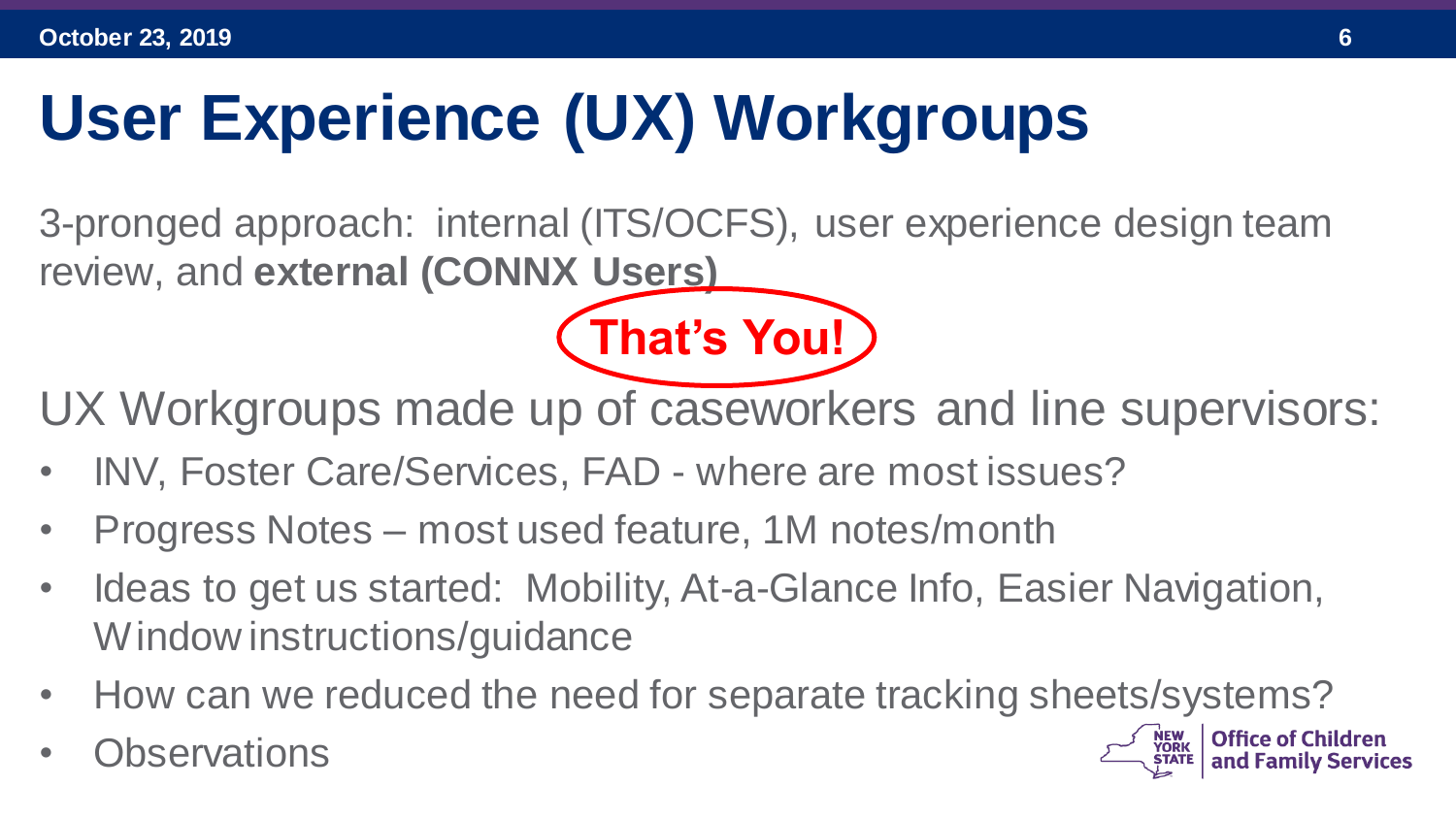The workgroup, which includes 15 local district staff from 13 different counties, had their first meeting on 10/3/19!

#### **The primary goals of the workgroup** are to:

- identify opportunities to reduce the creation of multiple PIDS through system automation in CONNECTIONS,
- improve the MPID Report content and format so it can better support the clean-up process, and
- develop training and support models to reduce the incidence of multiple PIDS and facilitate resolution when needed.

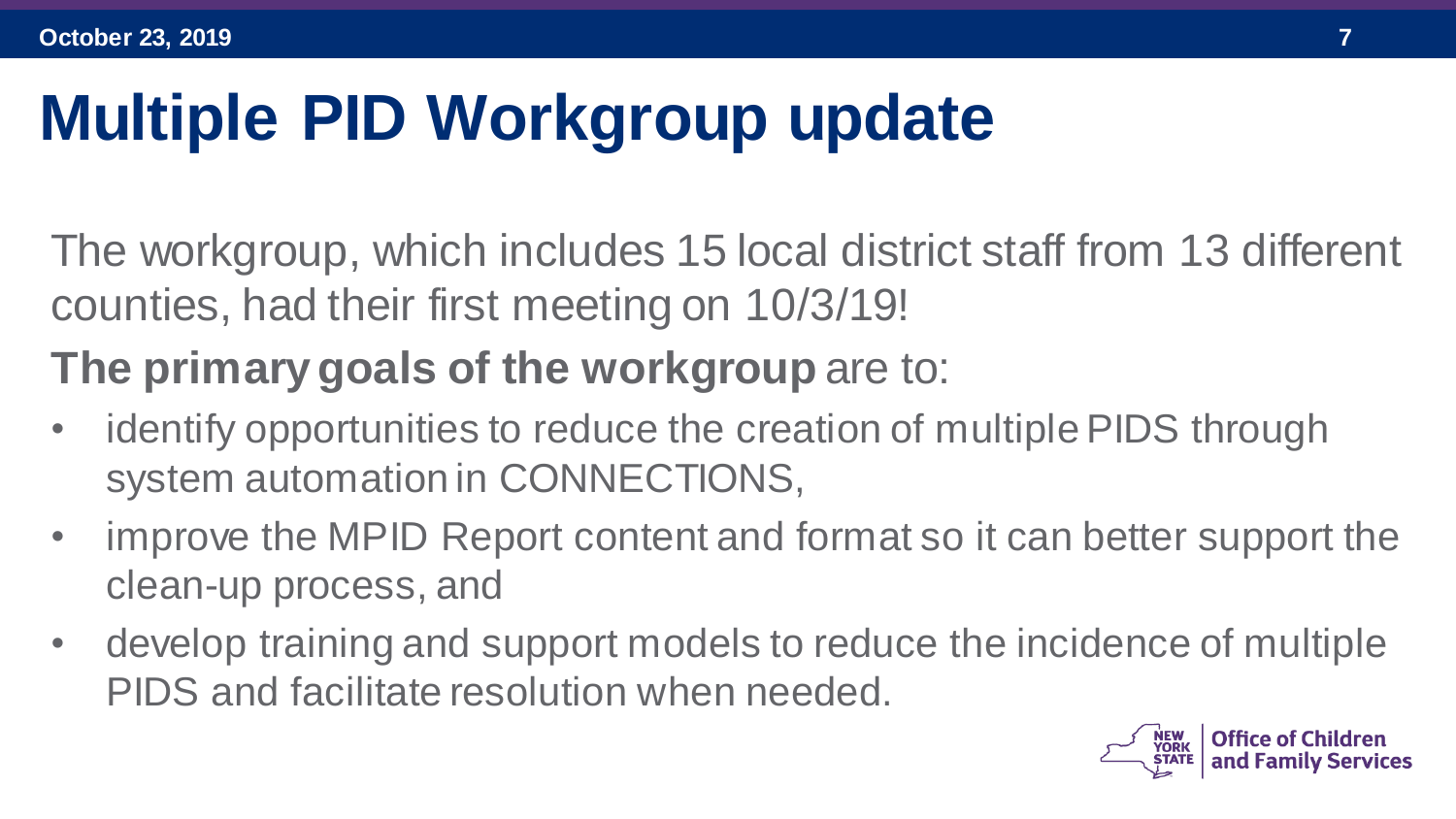The workgroup is first looking at business processes used by MPID workgroup participants. We will use this to establish a best-practice framework to be used by all MPID specialists across NYS.

The next step will be to look at existing training and reference materials in this area and use them to develop a guide to be used by all users of CONNECTIONS.

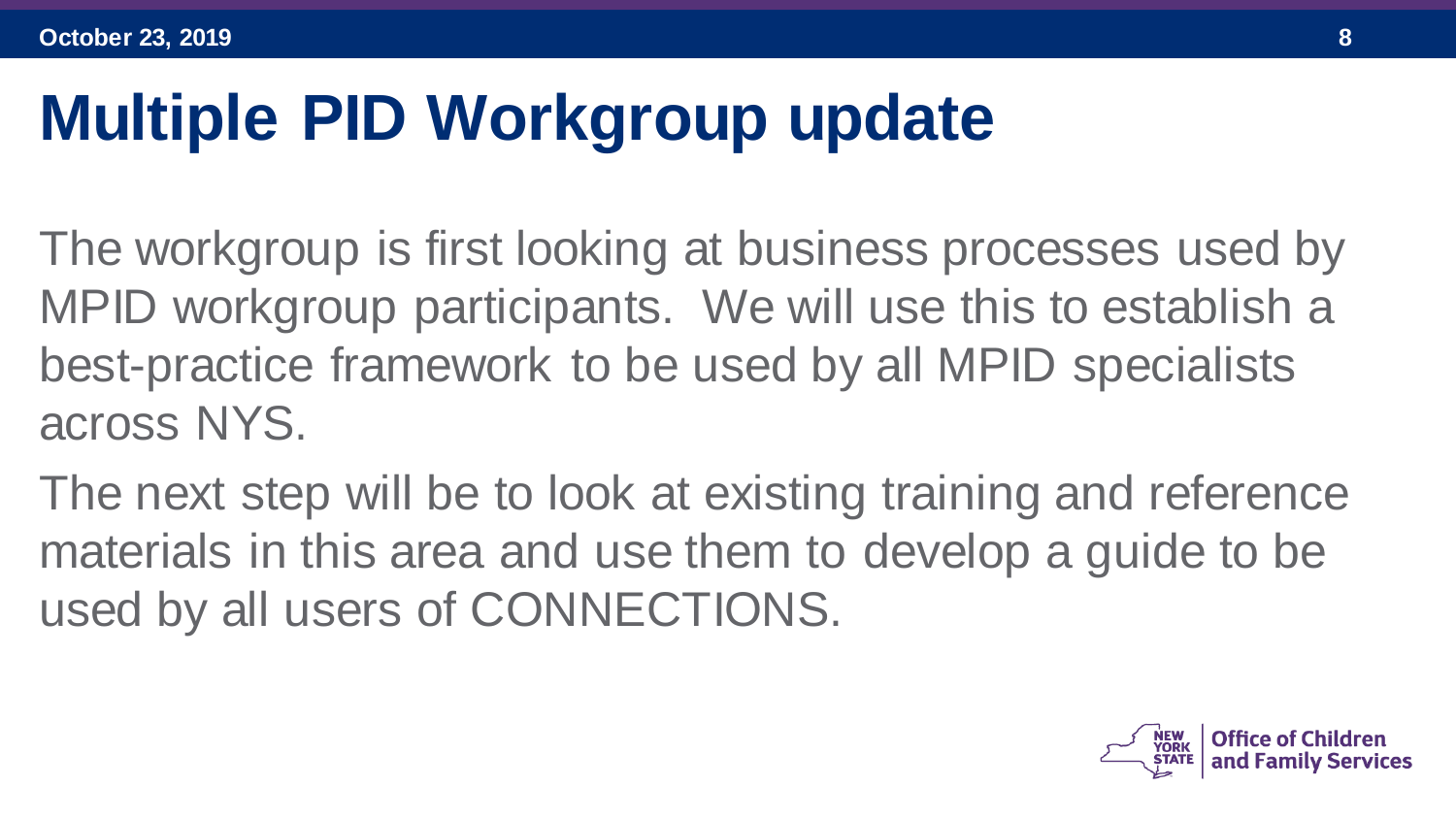We want to ensure that each district has at least two staff who work with the multiple PID workload.

Soon we will be reaching out to all district staff who deal with multiple PID matters to inform them of the workgroup and the work that is being done.

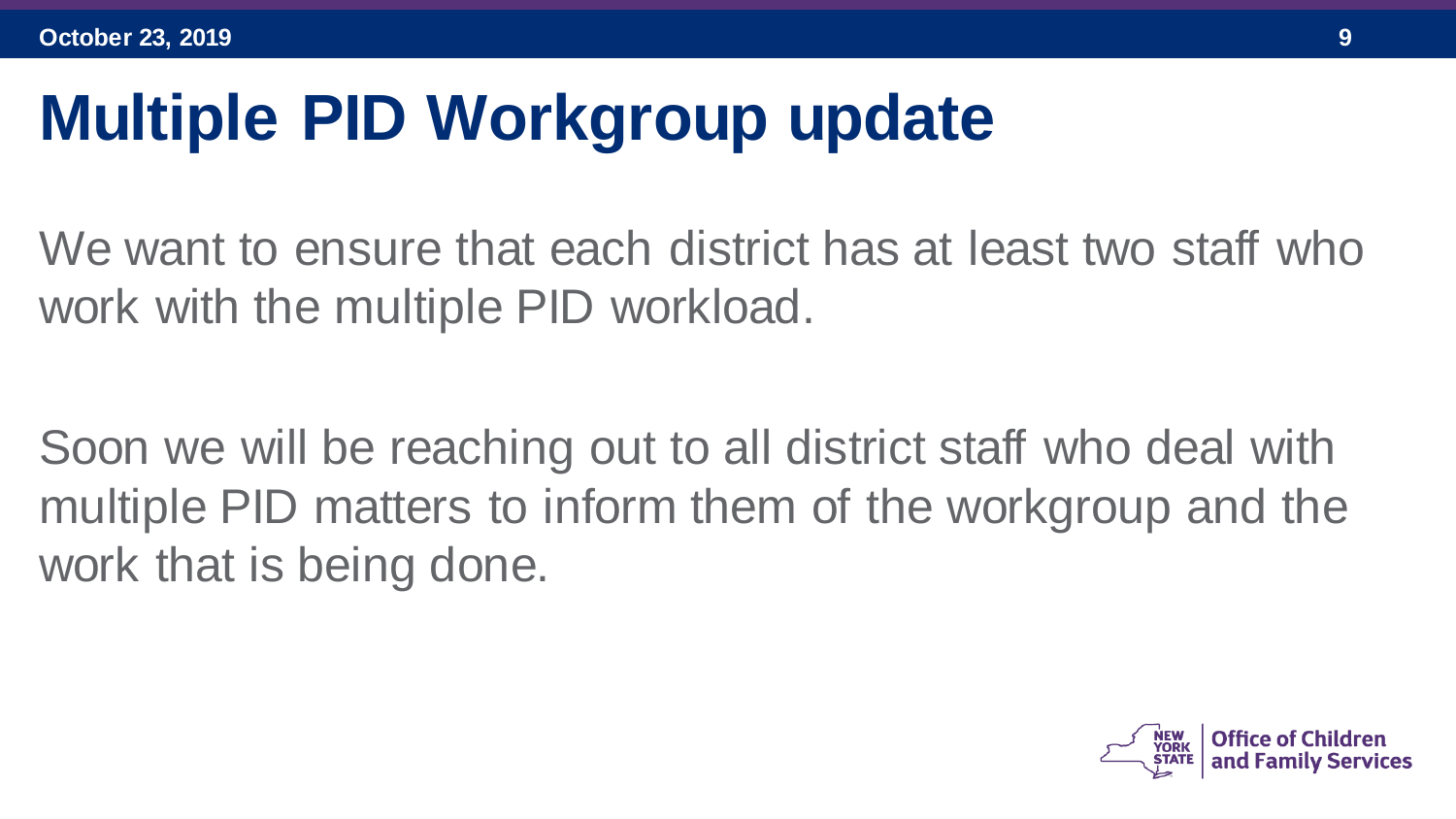OCFS contacts for Multiple PID matters:

Brian Washock Brian.Washock@ocfs.ny.gov Meneek Jones Meneek.Jones@ocfs.ny.gov

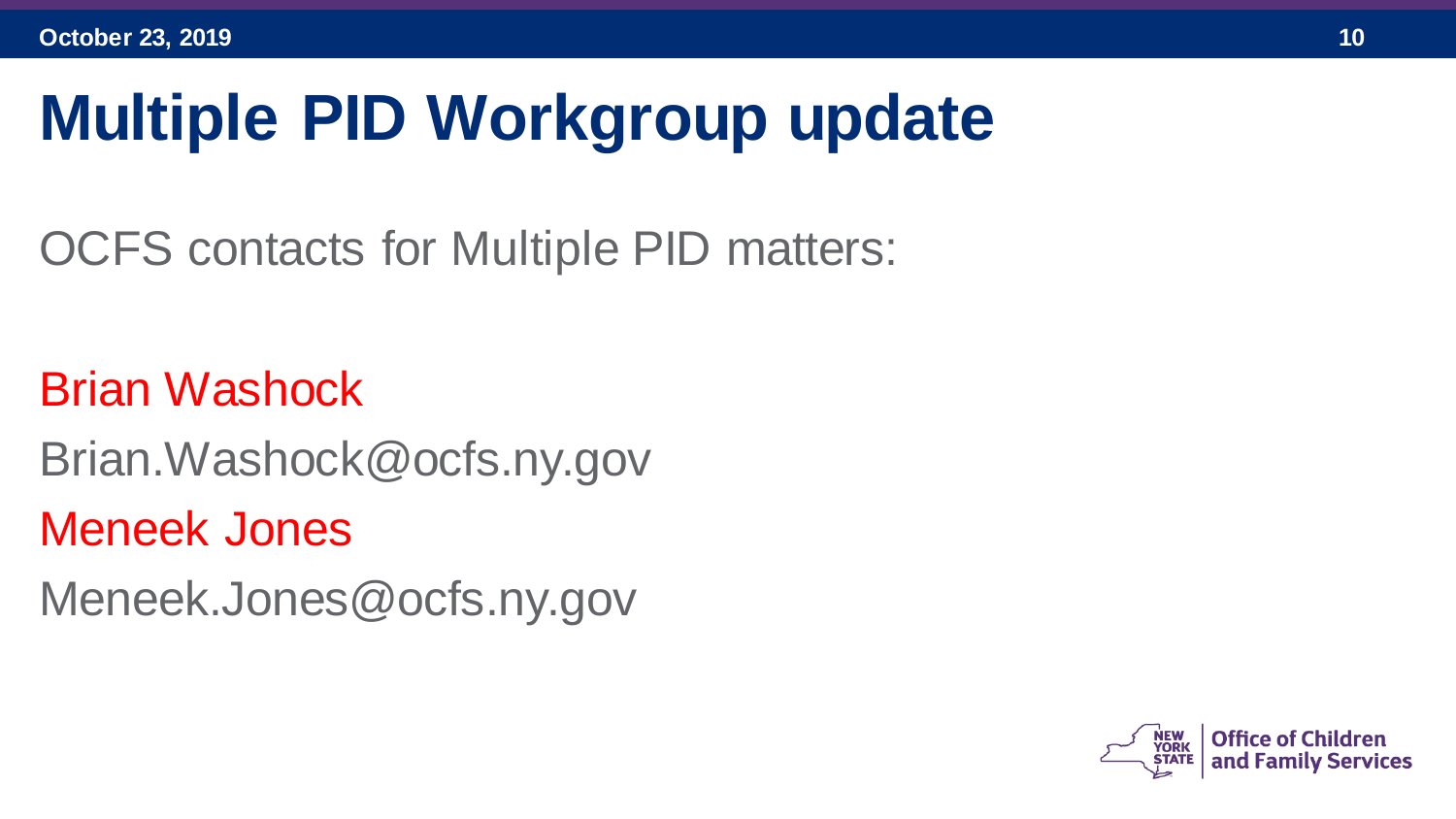# **Noisy Alerts update**



OCFS is looking at how noisy alerts are being used. To gather this data, we sent out a survey on 9/4/19.

- $\geq$  45 Districts responded to the survey-thank you!
- ➢ Some districts expressed interest in opting-in to noisy alerts or adding another method of contact.
- ➢ An informational meeting and Q&A session will be scheduled for mid-November.

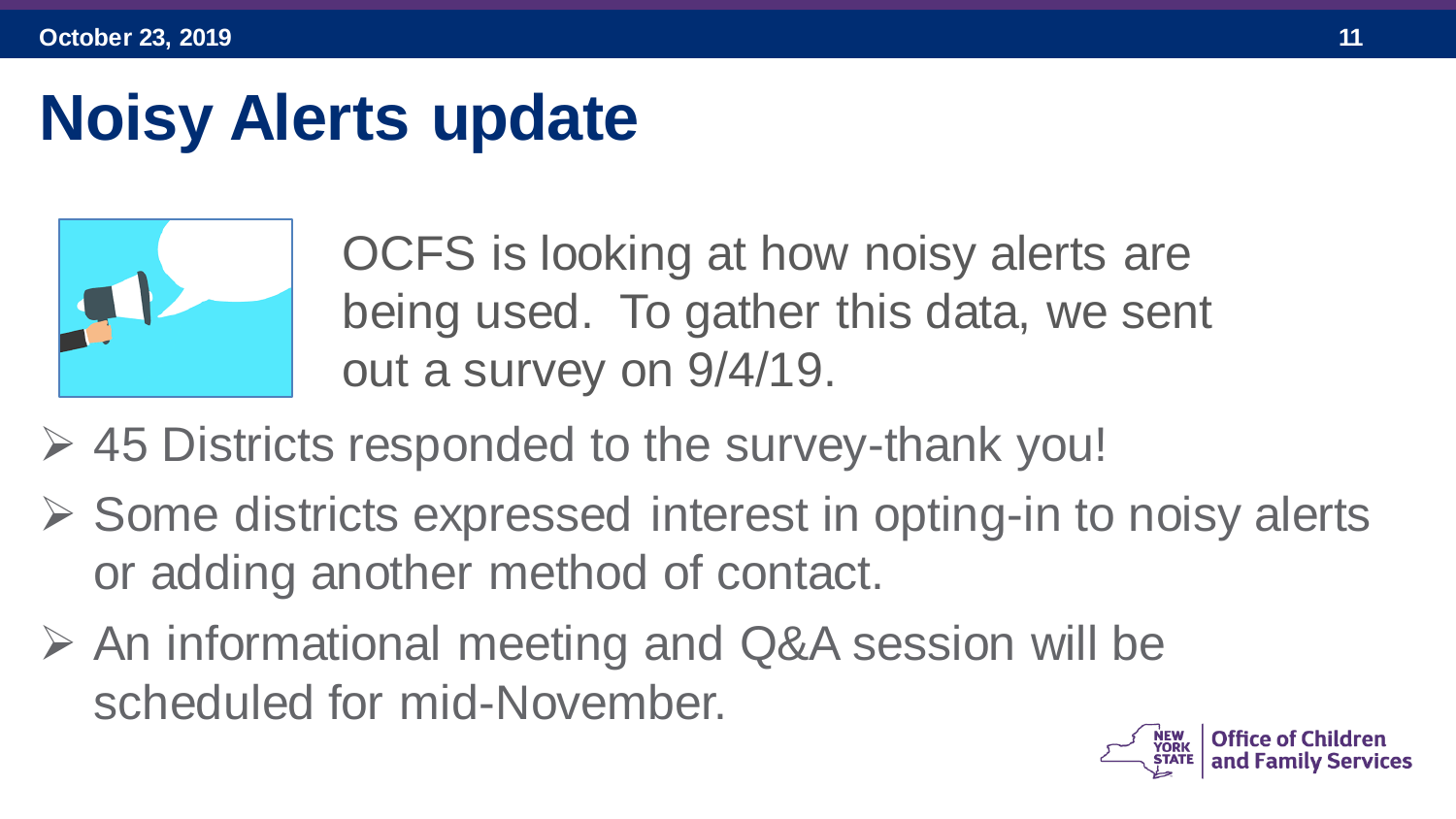# **OCFS Data Warehouse (DW) (Part 2)**

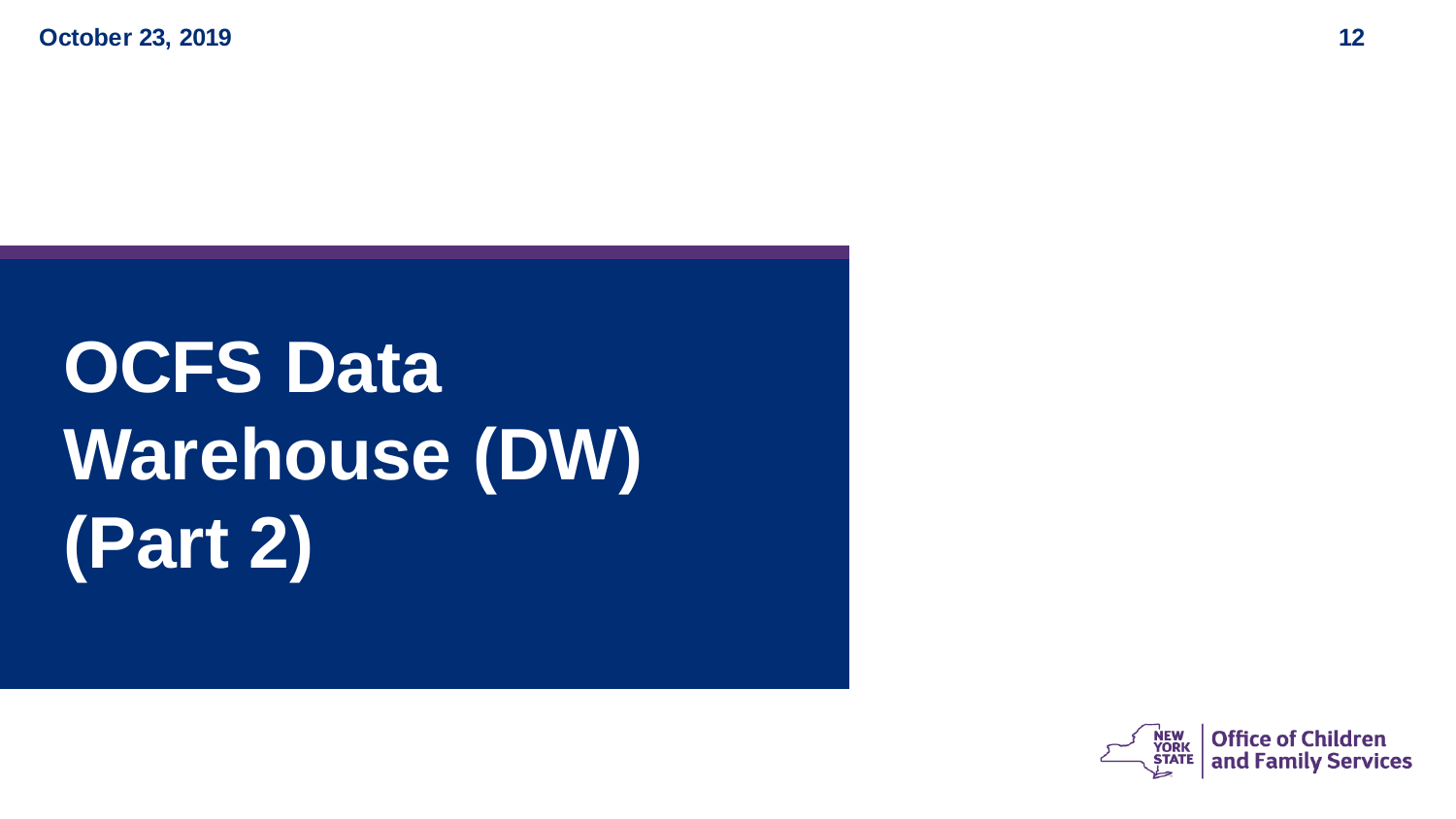# **Outline from Last Presentation (9/11/19)**

- What is the OCFS DW?
- How to get access to DW?
- Demonstrate logging into DW
- Sample of reports available
- Demonstrated few key reports
	- In care summary, admissions and discharges
	- Family First Reports

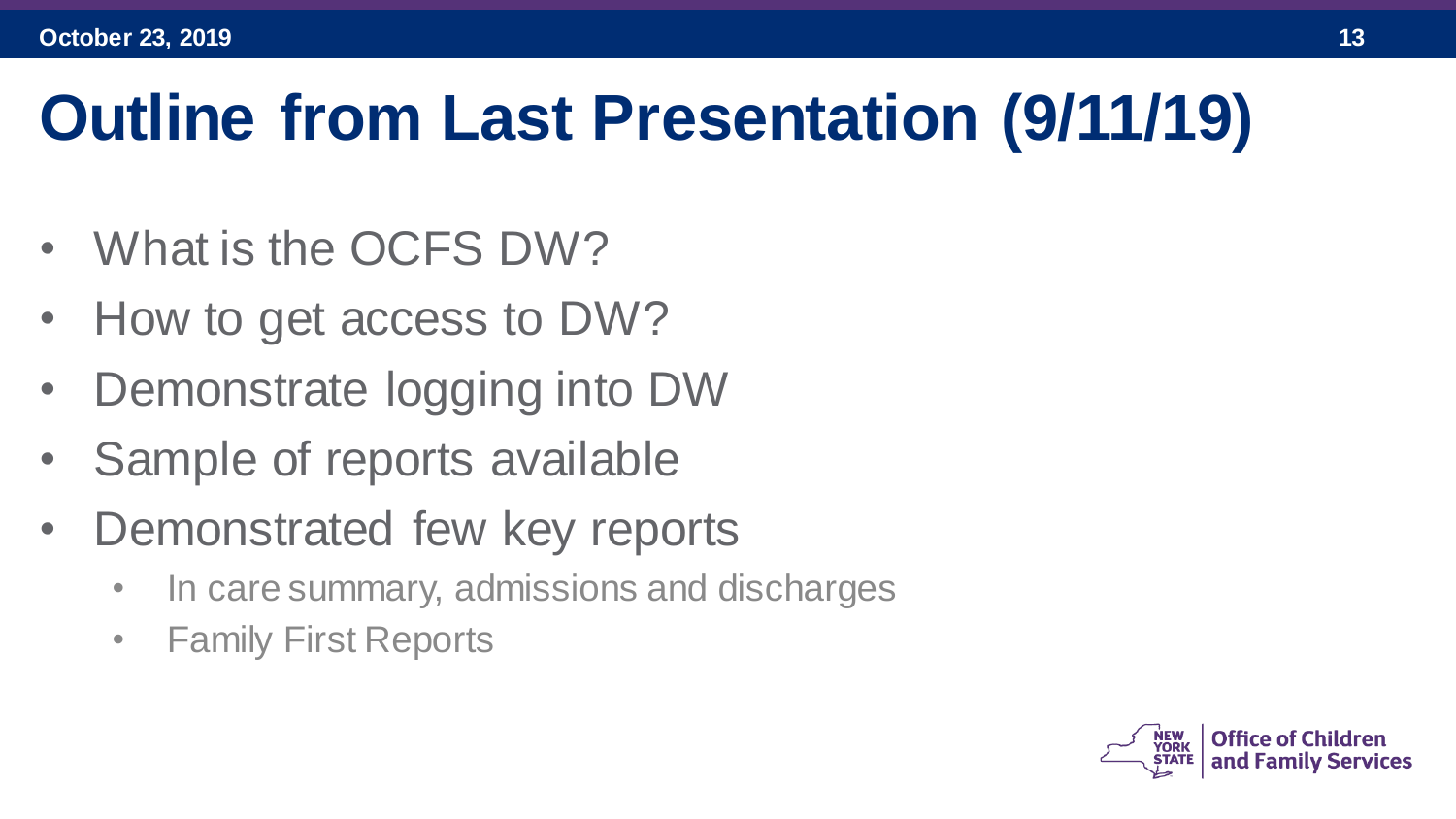# **Outline Today**

- Some additional resources
- Sample reports
	- Program choice reports
	- FASP reports
	- Candidacy reports

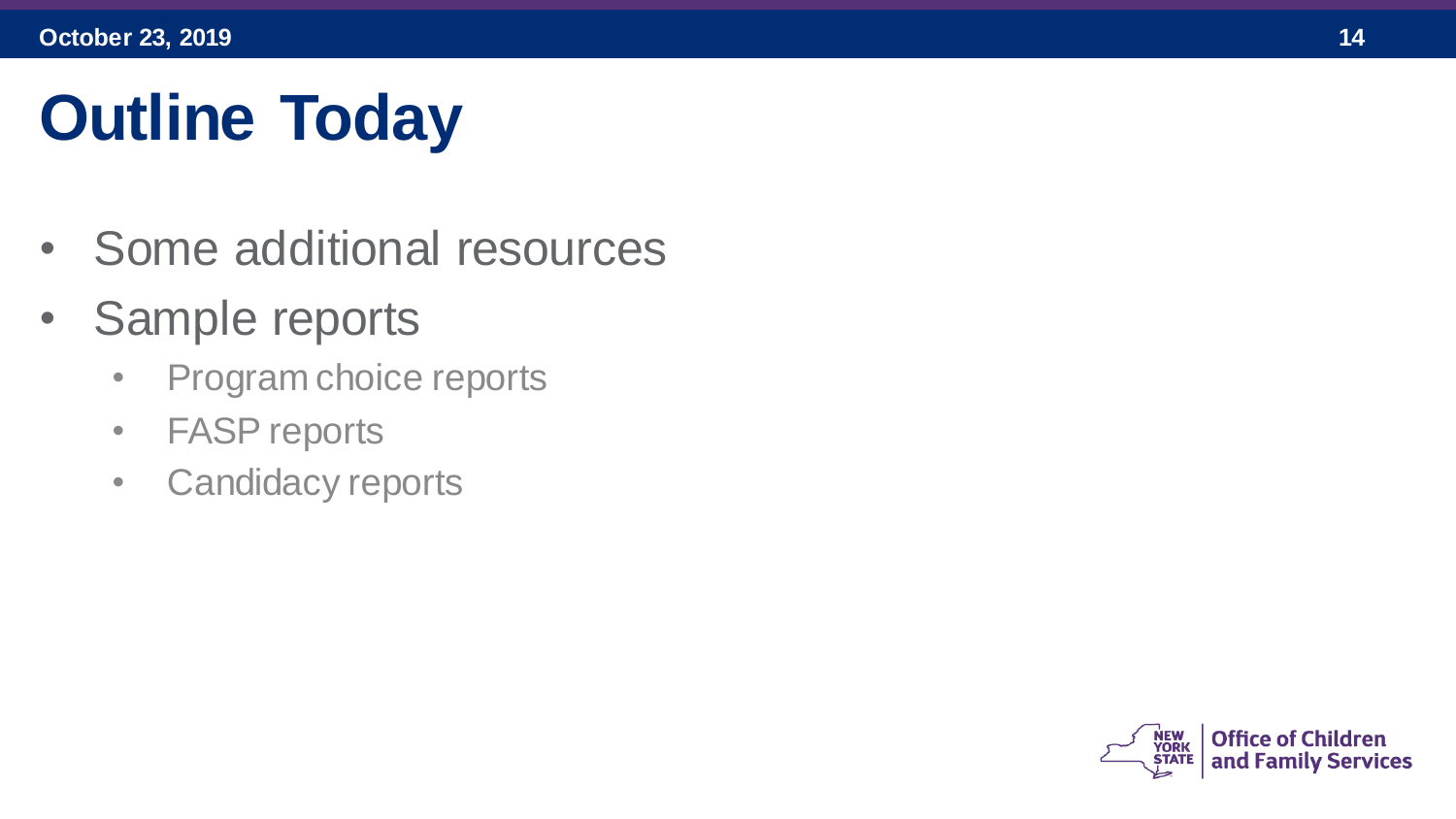# **Some Resources**

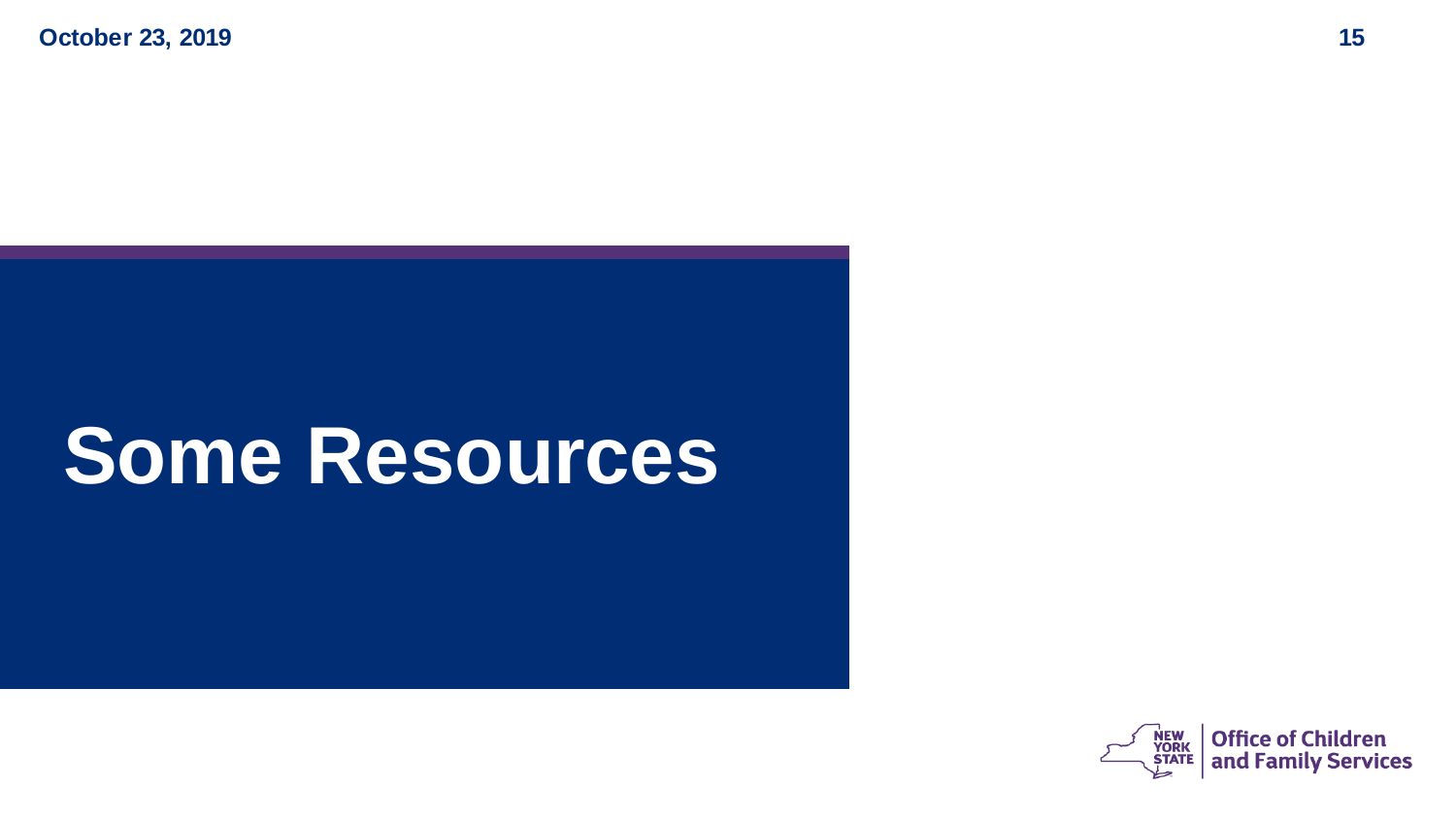# **Some Useful Tools/Links**

<https://ocfs.ny.gov/connect/datawarehouse/>

- Predefined Report List
- Data Warehouse Quick Reference Guide

<https://ocfs.ny.gov/connect/datawarehouse/OCFS-DW-Quick-Reference-Guide.pdf>

• Report Descriptions

<https://ocfs.ny.gov/connect/datawarehouse/dwreports.asp>

- Quarterly DW Newsletters
	- Tip-sheets next one on scheduling reports
- YouTube: how-to links access via Cognos 11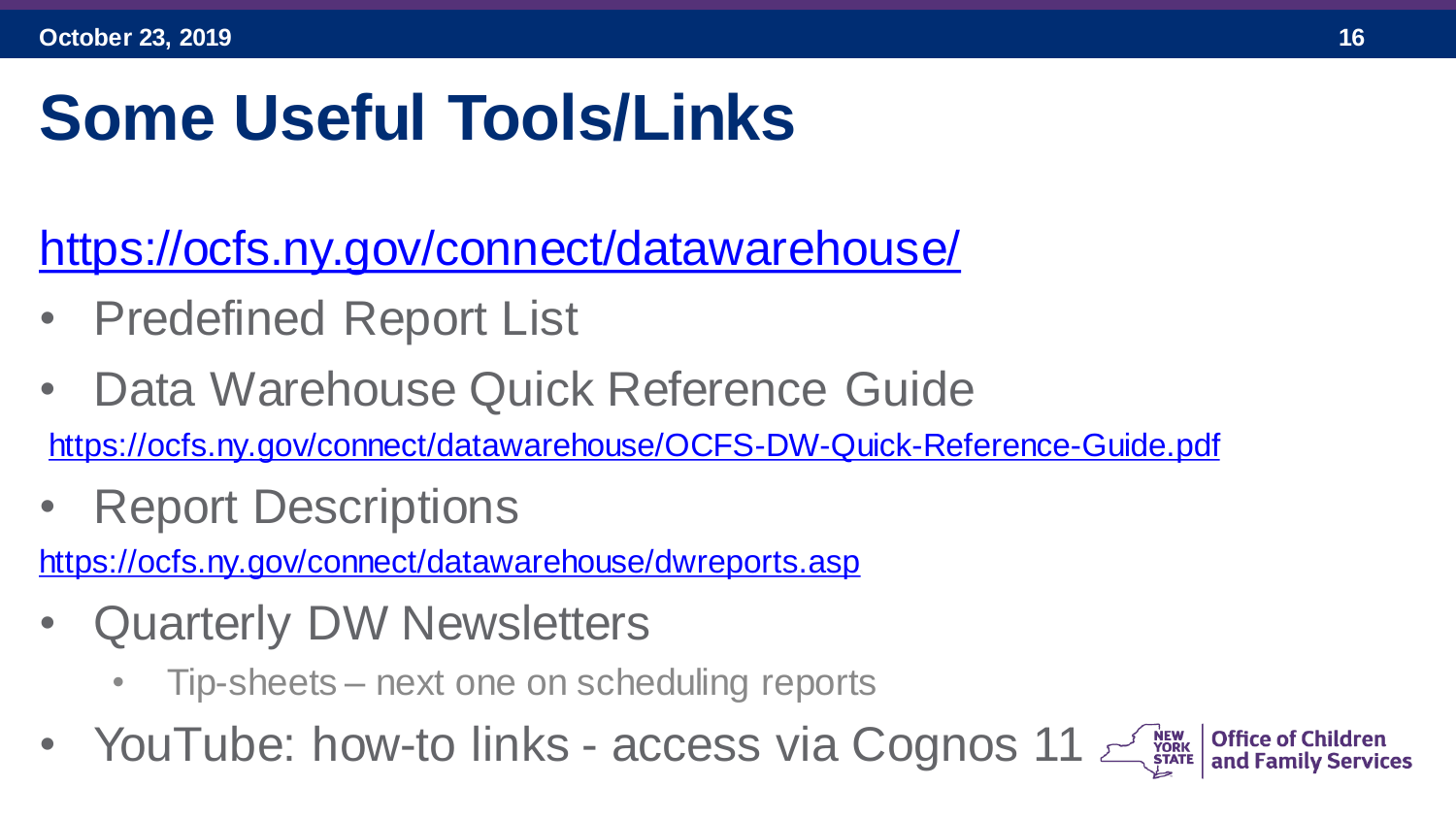# **Program Choice Reports**

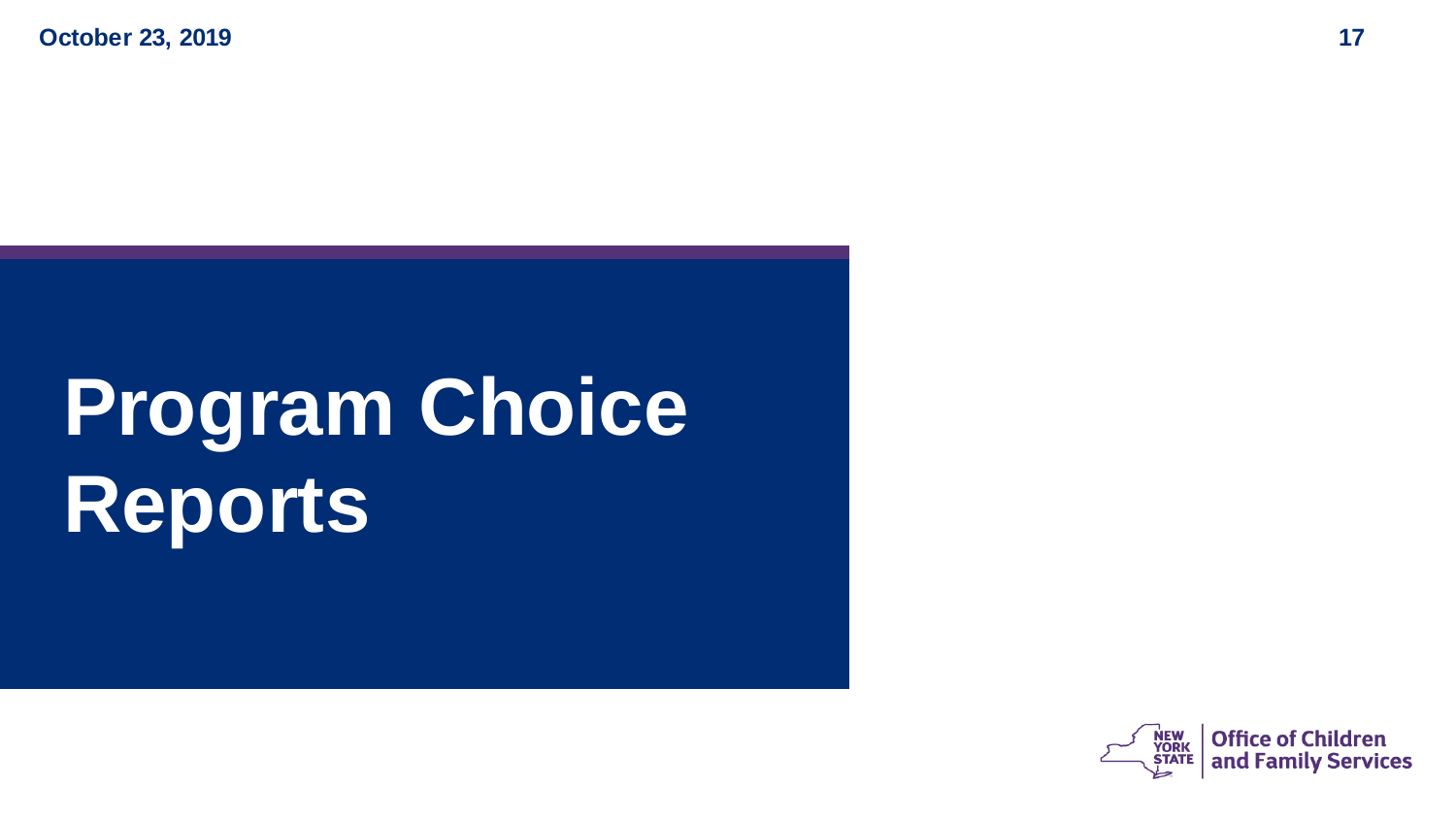# **Who are the children the county served during a specified period?**

- Tracked child roster report provides a list of all children that had any program choice during a period
	- You would specify county/agency
	- Select unit and stage type
		- CCR --Child Case Record (child only case document case activities for a legally freed child)
		- CWS –Child Welfare Services
	- Program choices
	- Daily refresh

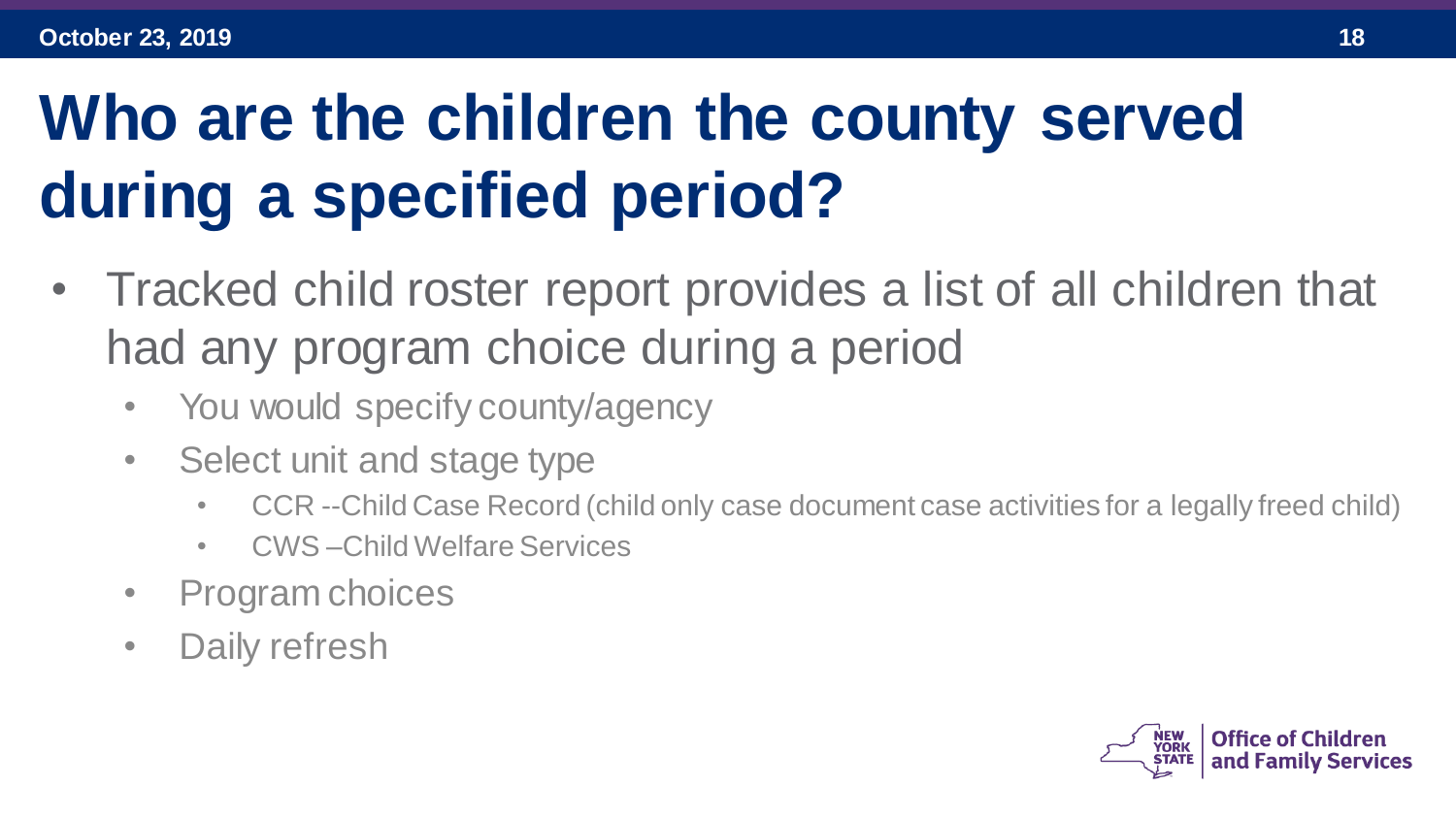# **Where is the tracked child roster located?**



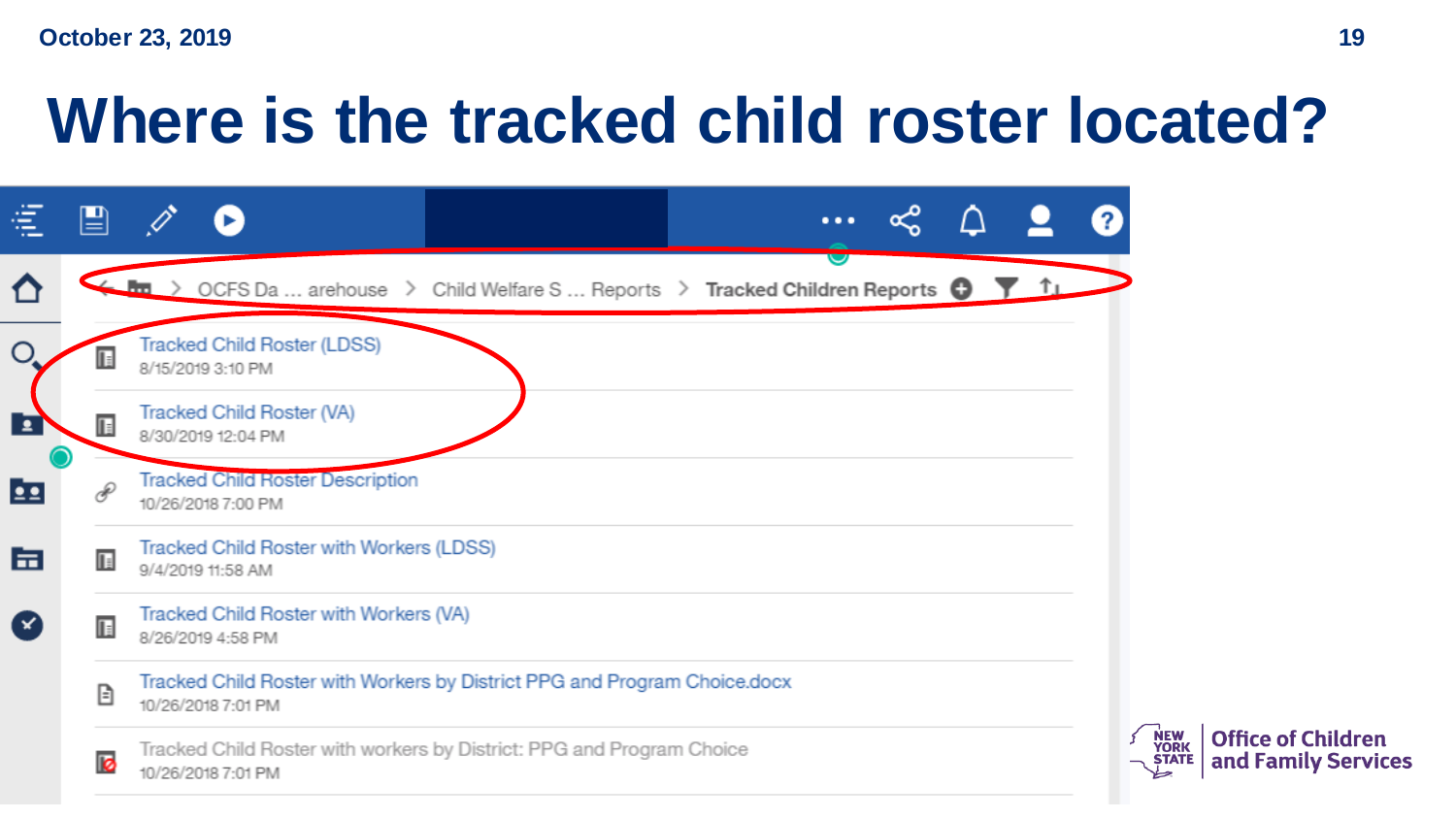### **What are the filters?**



### Report as of the date you run it.

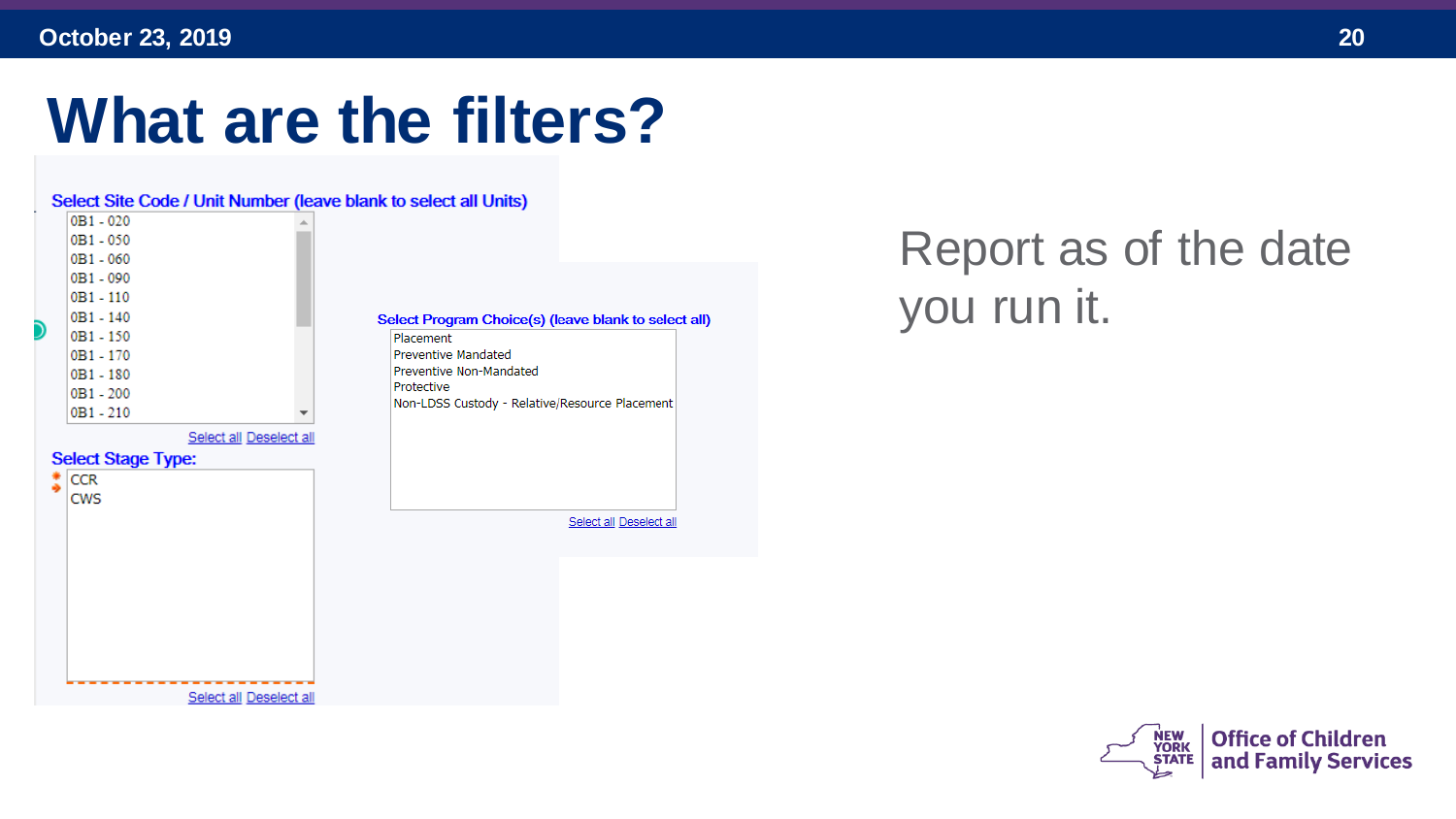LDSS/Agency Name: A<br>Site Code/Unit Number:<br>0A3 - 017, 0A3 - 018, 0A3

Stage Type: CCR, CWS

#### # Tracked Children: 938

# Distinct Children: 938

| <b>Child Name</b><br><b>Child PID</b>        |   | <b>DOR</b>       | Race                                   | <b>Ethnich</b>                       | <b>PPG</b>                               | Choice 1                                         | <b>Choice 2</b> | <b>SECOND</b><br>Choice 3 | <b>CONN</b><br>Case ID                                          | <b>WMS Case</b><br>ID | <b>Case Name</b> | CID        |                |             |                | Site-Unit   |
|----------------------------------------------|---|------------------|----------------------------------------|--------------------------------------|------------------------------------------|--------------------------------------------------|-----------------|---------------------------|-----------------------------------------------------------------|-----------------------|------------------|------------|----------------|-------------|----------------|-------------|
|                                              |   | 12/22/2015       | Not<br>Reported                        | Not<br>Reported                      | <b>Return to</b><br>Parent               | Placement                                        | Protective      |                           |                                                                 |                       |                  | 12/28/2015 | 30555220 CWS   |             | 1/7/2016       | $0A3 - 002$ |
| • Provide information                        | c | 12/22/2015       | Not<br>Reported                        | Not<br>Reported                      | <b>Return to</b><br>Parent               | Placement                                        | Protective      |                           | Provide<br>information on                                       | 12/28/2015            | 30555220         | <b>CWS</b> | 1/7/2016       | 0A3 - 009   |                |             |
| on child name, person                        | c | 2/23/2013        | <b>Black or</b><br>African<br>American | Non-<br>Hispanic<br>or Latino        | Prevent<br>Placement                     | <b>Preventive Protective</b><br>Non-<br>Mandated |                 |                           |                                                                 | 10/26/2016            | 31031021         |            | CWS 10/27/2016 | $0A3 - 003$ |                |             |
| ID, CIN, gender, date<br>of birth,           | с | 2/23/2013        | <b>Black or</b><br>African<br>American | Non-<br>Hispanic<br>or Latino        | Prevent<br>Placement                     | <b>Preventive Protective</b><br>Non-<br>Mandated |                 |                           |                                                                 | Name, Case            | WMS ID, Case     | 10/26/2016 | 31031021       |             | CWS 10/27/2016 | $0A3 - 014$ |
| race/ethnicity,                              | м | 9/26/2013        | White                                  | Non-<br><b>Hispanic</b><br>or Latino | <b>Protect Child</b>                     | Protective                                       |                 |                           | <b>Initiation Date,</b><br>Stage ID, Stage<br>Type, Stage Start | 6/30/2016             | 30854070         | <b>CWS</b> | 6/30/2016      | $0A3 - 002$ |                |             |
| program planning goal<br>and program choices | м | 1/14/2016        | <b>Black or</b><br>African<br>American | Not<br>Reported                      | Prevent<br>Placement                     | Preventive<br>Mandated                           | Protective      |                           |                                                                 |                       | 6/8/2016         | 30817756   | <b>CWS</b>     | 6/8/2016    | $0A3 - 008$    |             |
| $($ upto 3 $)$                               | м | 1/14/2016        | <b>Black or</b><br>African<br>American | Not<br>Reported                      | Prevent<br>Placement                     | <b>Preventive</b><br>Mandated                    | Protective      |                           | Date and Unit ID                                                |                       |                  | 6/8/2016   | 30817756 CWS   |             | 6/8/2016       | $0A3 - 012$ |
|                                              | м | 12/14/2012 White |                                        | Non-<br><b>Hispanic</b><br>or Latino | Prevent<br><b>Return to</b><br>Placement | <b>Preventive</b><br>Mandated                    | Protective      |                           |                                                                 |                       |                  | 6/8/2016   | 30817756 CWS   |             | 6/8/2016       | $0A3 - 008$ |



**Office of Children** and Family Services

**Report Date** 

Jun 15, 2017

2017 **Data as of Date:** 

**Tracked Child Roster (LDSS)** Note: Includes Tracked Children in open Family **Services Stages in CONNECTIONS**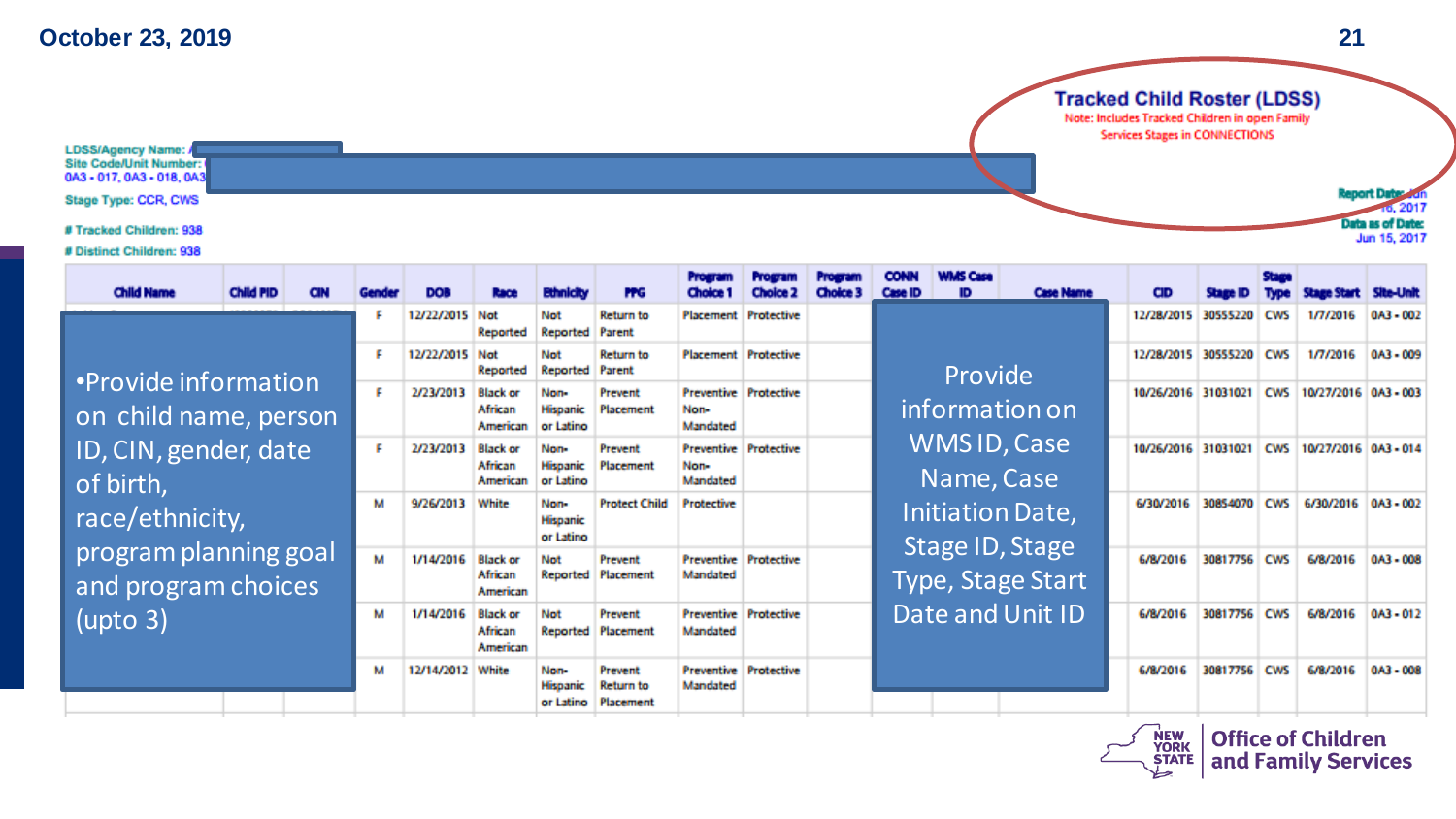# **Difference between in care summary and tracked child roster?**

- Two different data sources
- Connections activity module:
	- In care summary provides a list of children that were in foster care at a point in time
- Connections program choice:
	- Tracked child roster report provides a list of ALL children that had any program choice during a period
	- Source for program choices other than placement
- Numbers should be close in both for children in foster care; differences due to data entry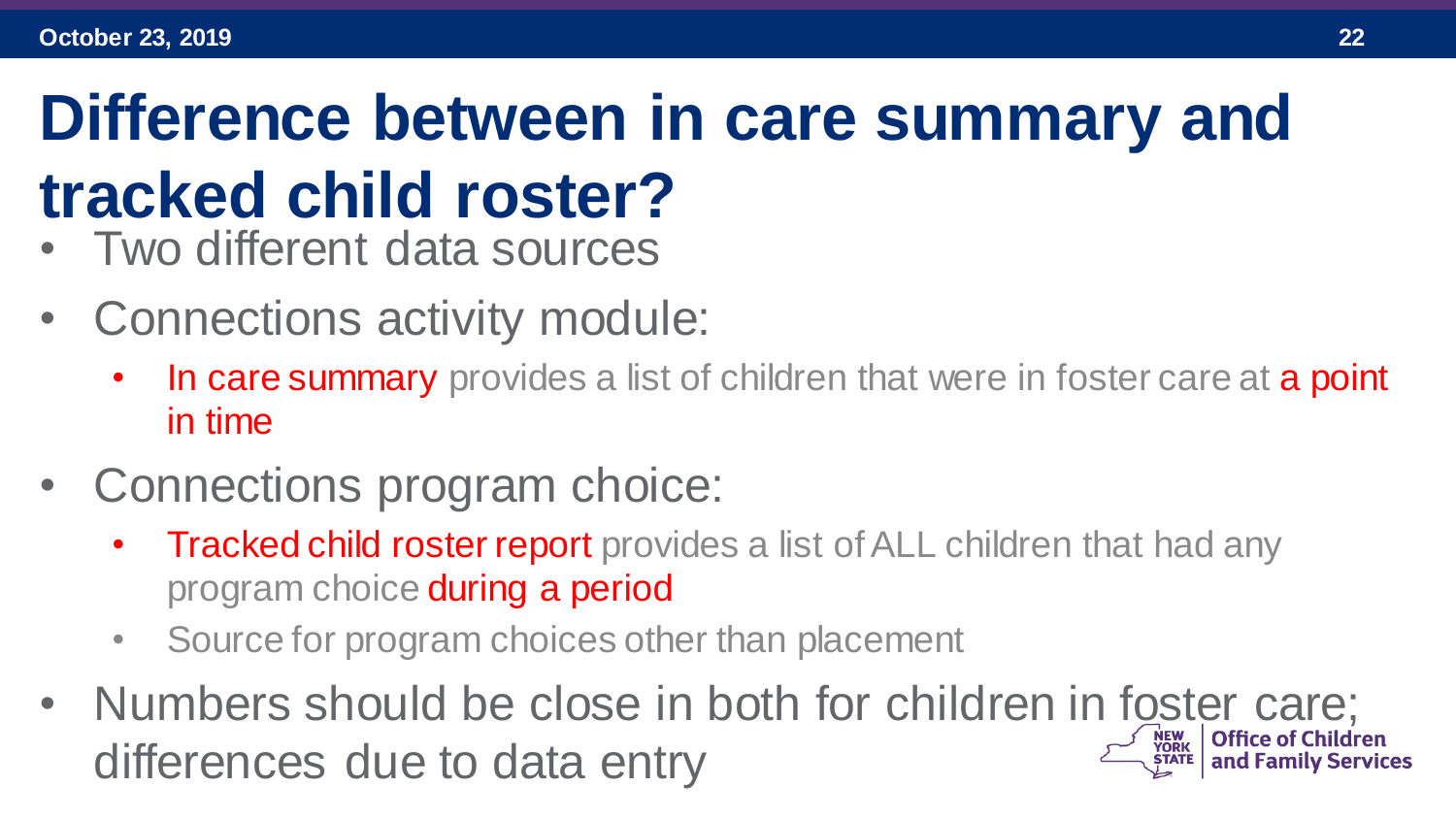# **Family Assessment and Service Plan (FASP) Reports**

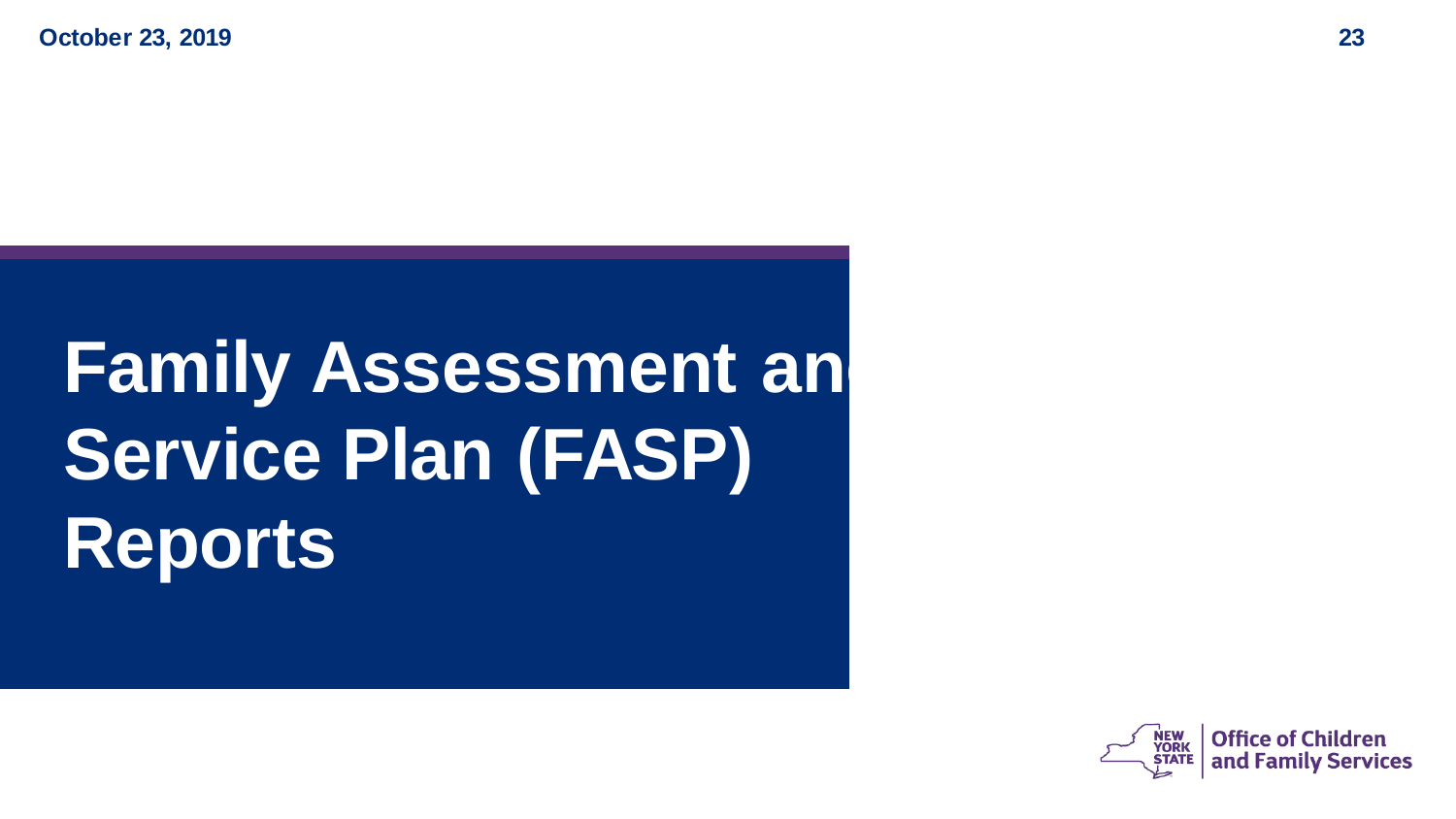# **Where are FASP reports located?**

• Dedicated folder



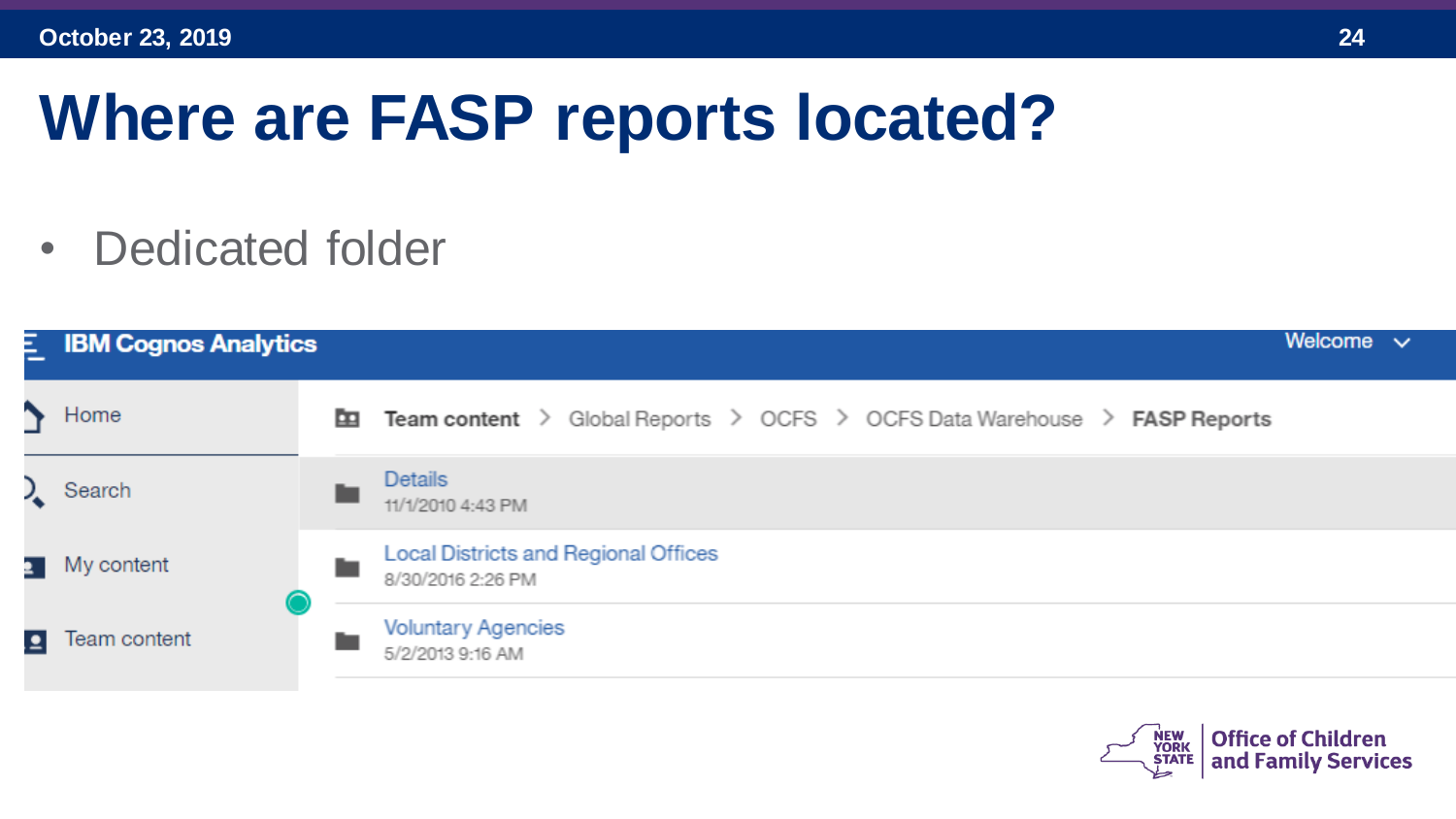Ŀ

6/5/2019 3:08 PM

 $\leftarrow$  **bu** > OCFS Data Warehouse > FASP Reports > Voluntary Agencies

Approved FASP Activities (VA) E 10/8/2019 12:30 PM **Current Pending FASP Activities (VA)** E 9/6/2019 12:19 PM Current Pending FASPs - Agency Pending With (VA)<br>5/15/2019 10:00 AM<br>Current Pending FASPs - Agency Pending With Description Ŀ  $P = \frac{11/1/20104.43 \text{ PM}}{11/1/20104.43 \text{ PM}}$ Ŀ 10/1/2019 9:05 AM<br>FASP Activities Series Description  $\mathscr{E}$ ersetting<br>Due Calendar (VA)<br>The Calendar (VA) Ŀ 8/23/2019 2:26 PM **FASPs Due Calendar Description**  $\mathscr{E}$ 1/9/2012 9:58 AM FASPs Due Detail (organized by Worker or Stage ID) Description  $\mathscr{E}$ 11/1/2010 4:43 PM FASPs Due Detail Organized by Stage ID (LDSS) **I** 3/22/2018 10:53 AM FASPs Due Detail Organized by Stage ID (VA)  $\mathbb{R}$ 6/20/2019 11:42 AM FASPs Due Detail Organized by Worker (VA) **I** 4/8/2019 3:02 PM Overdue FASP Activities (VA)

 $\mathbf{r}$   $\mathbf{r}_1$ 

Ô

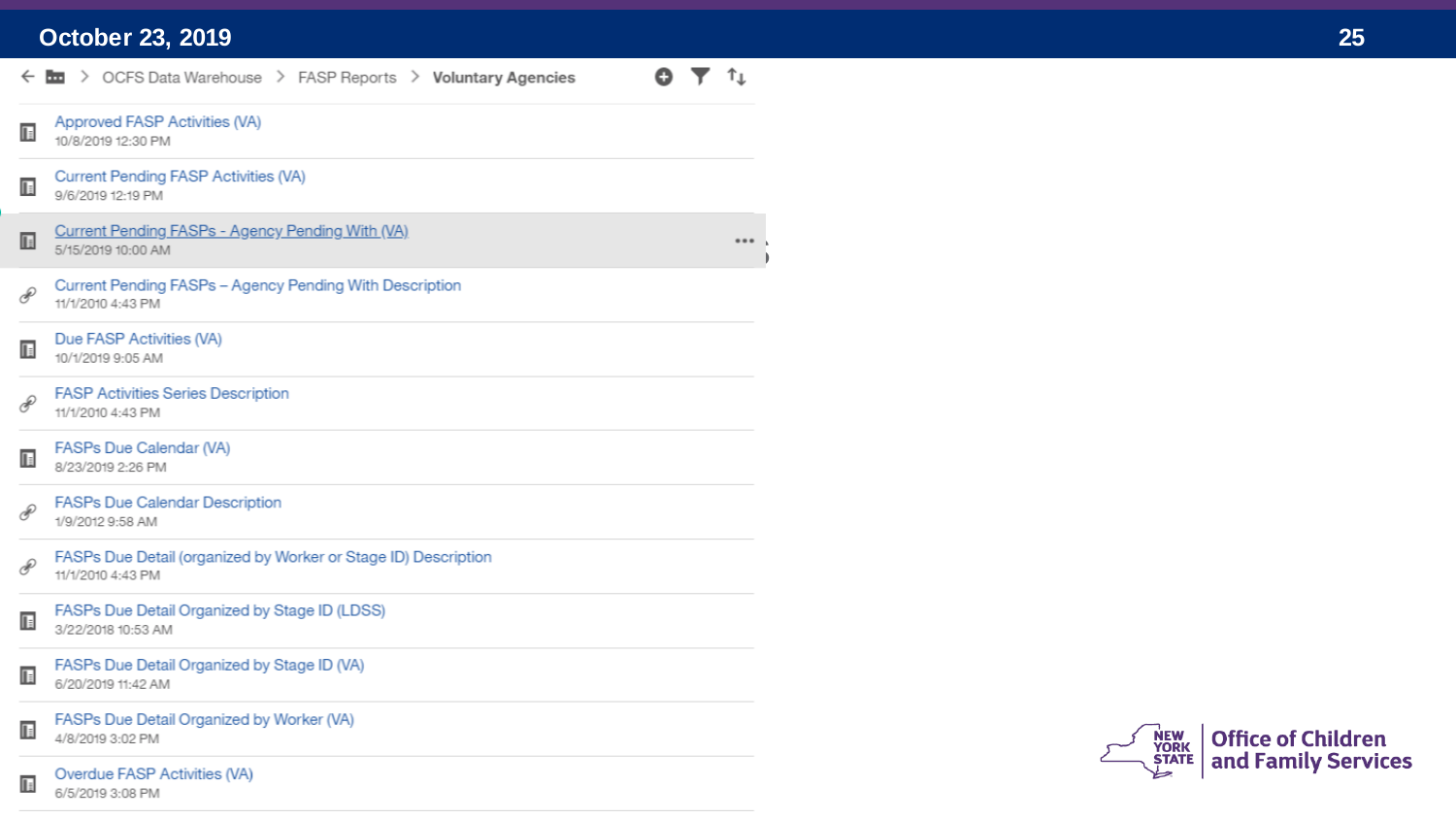# **What are some FASP reports?**

Refreshed Daily VA & LDSS

- FASP due detail organized by worker: All overdue FASPs and those coming due within 90 days for the period you specify
- Overdue FASP Activities LDSS Only
- FASP Status Summary

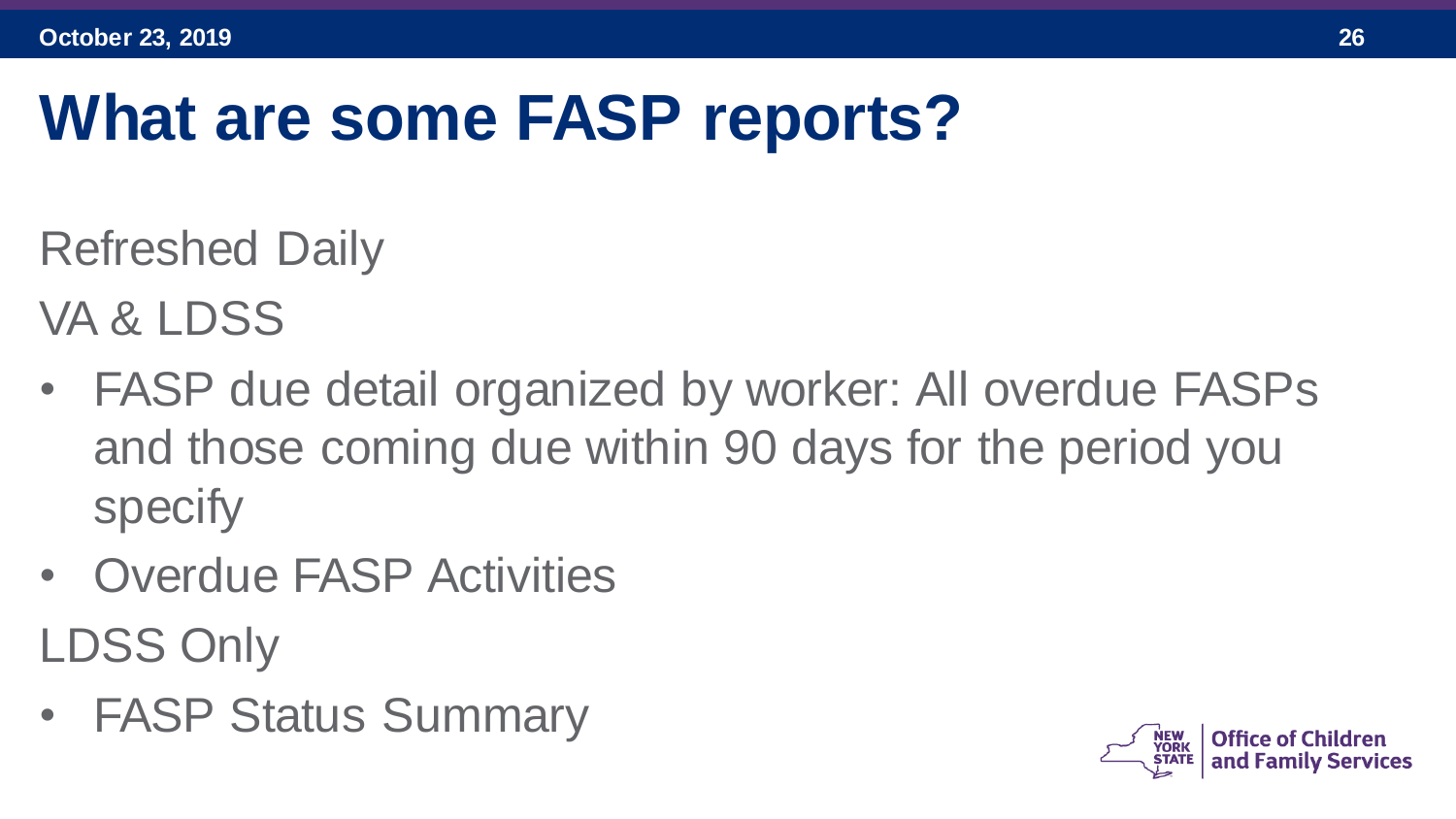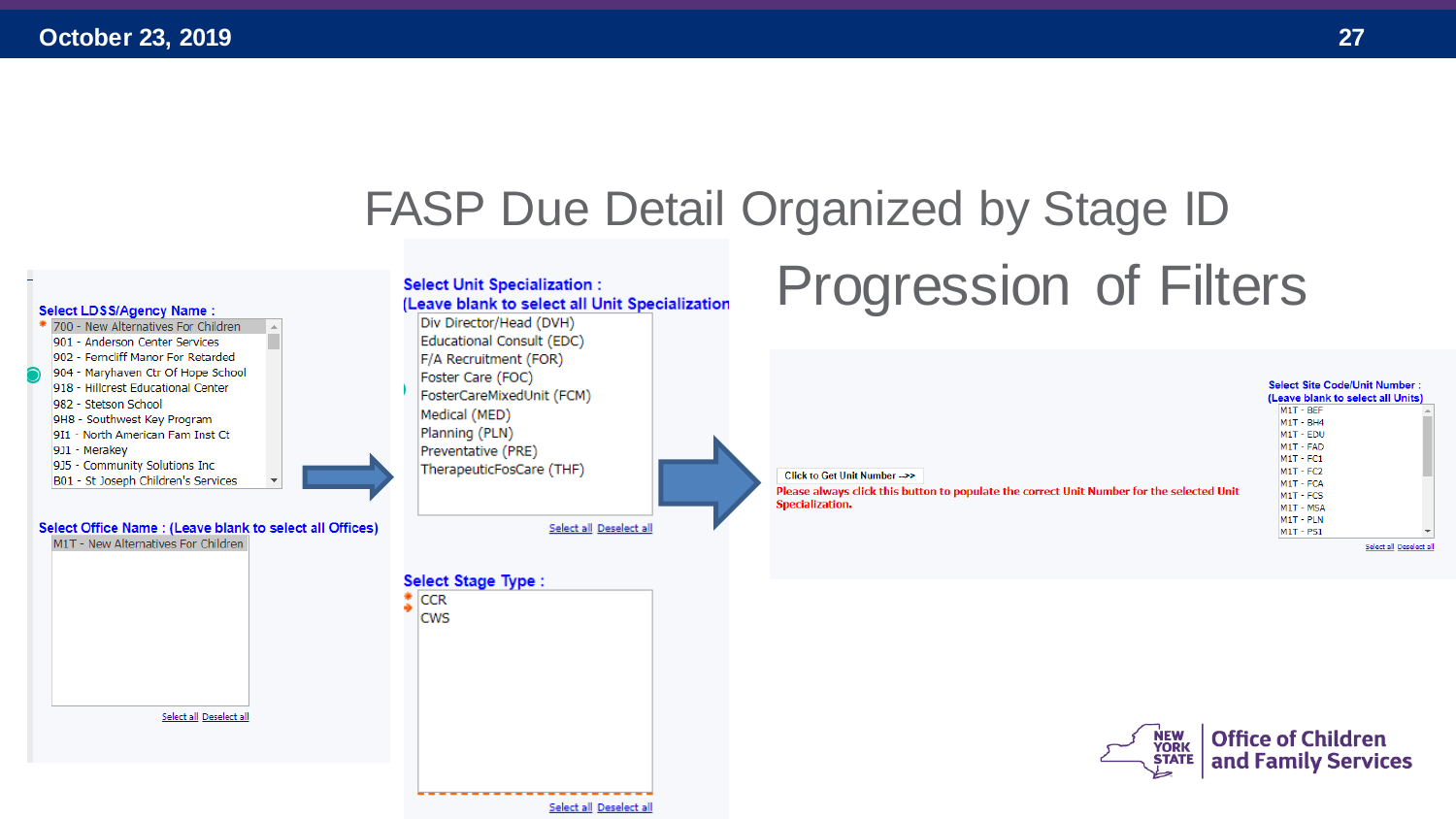E

# **FASP Due Detail Organized by Stage ID**

| Worker Name | <b>Worker Role</b>     |                 | Worker Agency   Worker Site Code/Unit   ! | Case ID/Name |              |  | Stage ID   Stage Type   Stage Start Date | <b>CID</b>   | <b>FASP Type</b> | <b>FASP Status</b> |          | FASP Due Date   FASP Days Due |
|-------------|------------------------|-----------------|-------------------------------------------|--------------|--------------|--|------------------------------------------|--------------|------------------|--------------------|----------|-------------------------------|
|             | FSS Case Manager   A01 |                 | 0B1 - 200                                 |              | 23471660 CWS |  | 2/9/06                                   | 2/8/06       | <b>REA</b>       | Not Launched       | 3/6/19   | $-224$                        |
|             | FSS Case Worker        | M <sub>04</sub> | 0P1 - 32B                                 |              |              |  |                                          |              |                  |                    |          |                               |
|             | FSS Case Manager   A01 |                 | $0B1 - 200$                               |              |              |  |                                          |              |                  |                    | 9/6/19   | $-40$                         |
|             | FSS Case Worker        | M04             | OP1 - 32B                                 |              |              |  |                                          |              |                  |                    |          |                               |
|             | FSS Case Manager   A01 |                 | 0B1 - 150                                 |              | 25866409 CCR |  | 2/20/09                                  | 4/21/08      | <b>REA</b>       | In Process         | 11/17/19 | 32 <sup>°</sup>               |
|             | FSS Case Planner       | M24             | 3F8 - RES                                 |              |              |  |                                          |              |                  |                    |          |                               |
|             | FSS Case Worker        | A01             | $0B1 - 200$                               |              |              |  |                                          |              |                  |                    |          |                               |
|             |                        | M04             | 0P1 - 32A                                 |              |              |  |                                          |              |                  |                    |          |                               |
|             |                        | M24             | 3F8 - RES                                 |              |              |  |                                          |              |                  |                    |          |                               |
|             | FSS Case Manager   A01 |                 | $0B1 - 200$                               |              | 27808680 CWS |  | 10/14/11                                 | 10/14/11 REA |                  | Not Launched       | 5/11/19  | $-158$                        |
|             | FSS Case Worker        | A01             | 0B1 - 200                                 |              |              |  |                                          |              |                  |                    |          |                               |
|             |                        | M04             | 0P1 - 32A                                 |              |              |  |                                          |              |                  |                    |          |                               |
|             | FSS Case Manager   A01 |                 | $0B1 - 200$                               |              |              |  |                                          |              |                  |                    | 11/11/19 | 26                            |
|             | <b>FSS Case Worker</b> | A01             | 0B1 - 200                                 |              |              |  |                                          |              |                  |                    |          |                               |
|             |                        | M04             | 0P1 - 32A                                 |              |              |  |                                          |              |                  |                    |          |                               |

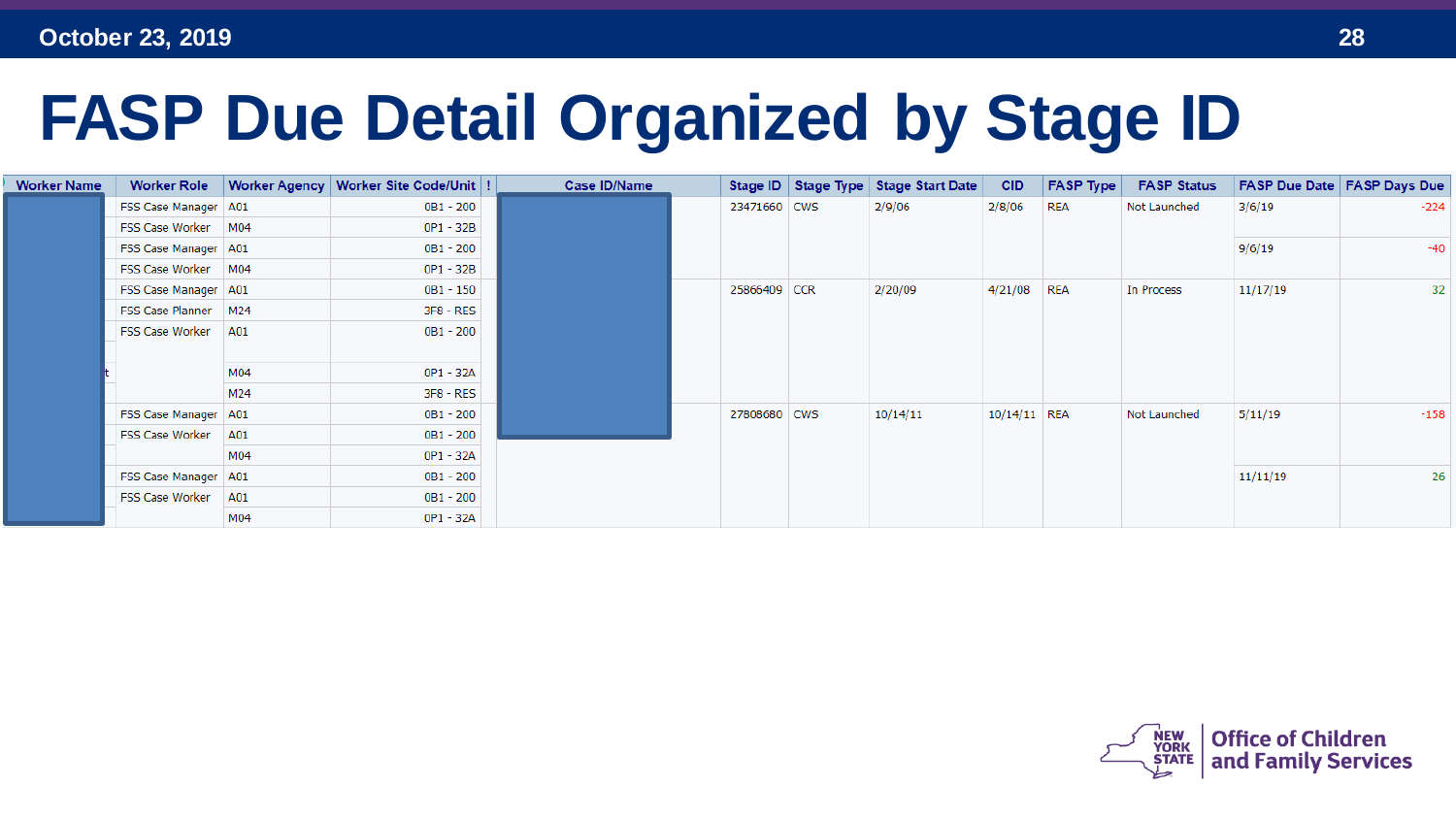### **Overdue FASP Activities: Filters Available**



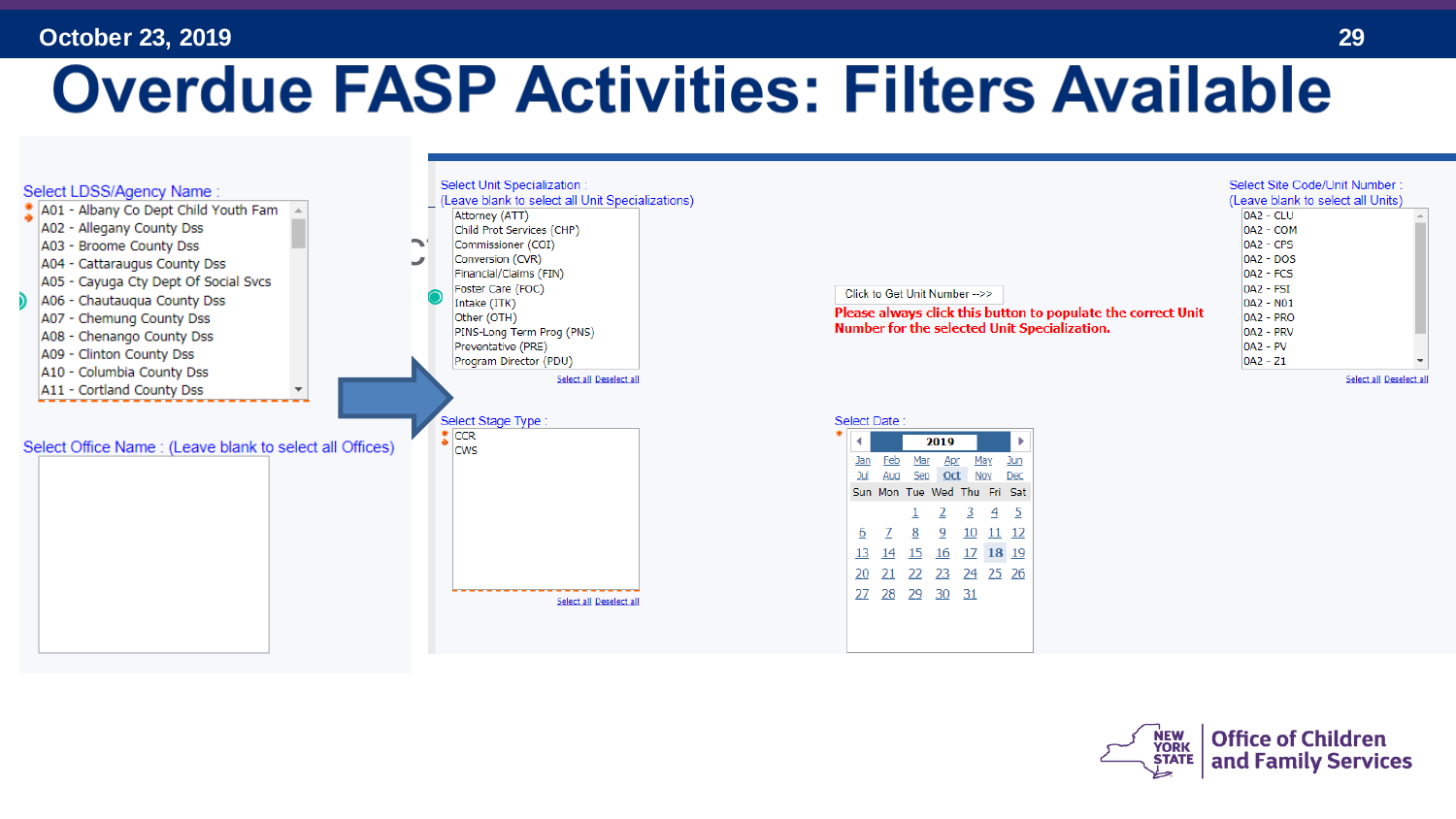## **Overdue FASP Activities**

| Case ID/Name | Stage ID | <b>Site</b> | Unit<br>Code/Unit Specialization<br>Code | (click for<br>details) | <b>FASP Type</b> | <b>FASP Due</b><br><b>Date</b> | <b>First</b><br><b>Submission</b><br>Date | Final<br>Approval<br><b>Date</b> | <b>FASP</b><br><b>Status</b> | # of<br><b>Submissions</b> | # of<br><b>Rejections</b> | # of<br><b>Approvals</b> | # of<br><b>Approvals In</b><br><b>Process</b> | <b>Duration In</b><br>Days |
|--------------|----------|-------------|------------------------------------------|------------------------|------------------|--------------------------------|-------------------------------------------|----------------------------------|------------------------------|----------------------------|---------------------------|--------------------------|-----------------------------------------------|----------------------------|
|              | 30121779 | 3A0 - C20   | <b>FOC</b>                               | details                | <b>REA</b>       | 10/8/19                        | 10/14/19                                  | <b>Service</b>                   | PROC                         |                            |                           |                          |                                               |                            |
|              | 30966045 | 3A0 - C20   | <b>FOC</b>                               | details                | <b>REA</b>       | 9/22/19                        | 9/6/19                                    | $\sim$                           | <b>PROC</b>                  | $\overline{2}$             |                           |                          |                                               | 41                         |
|              | 28917887 | 3A0 - C20   | <b>FOC</b>                               | details                | <b>REA</b>       | 9/17/19                        | 9/26/19                                   | $- - - -$                        | <b>PEND</b>                  | 3                          |                           |                          |                                               | 21                         |
|              | 31179945 | $3C0 - C05$ | <b>FOC</b>                               | details                | <b>REA</b>       | 7/19/19                        | 7/1/19                                    | $\cdots$                         | <b>PEND</b>                  |                            |                           |                          |                                               | 108                        |
|              | 31557320 | $2C2 - C12$ | <b>FOC</b>                               | details                | <b>REA</b>       | 8/14/19                        | 9/26/19                                   | $\cdots$                         | <b>PEND</b>                  |                            |                           |                          |                                               | 21                         |
|              | 32004662 | 3A0 - C20   | <b>FOC</b>                               | details                | <b>REA</b>       | 10/17/19                       | 10/16/19                                  | ----                             | <b>PEND</b>                  |                            |                           |                          |                                               |                            |
|              | 31738211 | $3C0 - C05$ | <b>FOC</b>                               | details                | <b>REA</b>       | 6/25/19                        | 7/30/19                                   | <b>Service</b>                   | PROC                         |                            |                           |                          |                                               | 79                         |
|              | 31894394 | 3A0 - C20   | <b>FOC</b>                               | details                | <b>REA</b>       | 9/13/19                        | 9/5/19                                    | <b>Service</b>                   | <b>PEND</b>                  | $\overline{2}$             |                           |                          |                                               | 42                         |
|              | 31937818 | 3F0 - RT2   | <b>INS</b>                               | details                | <b>REA</b>       | 4/16/19                        | 8/14/19                                   | $\cdots$                         | <b>PROC</b>                  | $\overline{3}$             |                           |                          |                                               | 64                         |
|              | 32127191 | 3A0 - C20   | <b>FOC</b>                               | details                | <b>REA</b>       | 9/14/19                        | 9/13/19                                   | $- - - -$                        | <b>PEND</b>                  | $\overline{2}$             |                           |                          |                                               | 34                         |
|              | 32123469 | 3A0 - C20   | <b>FOC</b>                               | details                | <b>REA</b>       | 9/8/19                         | 9/6/19                                    | ----                             | <b>PEND</b>                  | 3                          |                           |                          |                                               | 41                         |
|              | 32200176 | 3F0 - RT2   | <b>INS</b>                               | details                | <b>REA</b>       | 10/13/19                       | 10/3/19                                   | ----                             | PROC                         |                            |                           |                          |                                               | 14                         |
|              | 32461582 | 3A0 - C20   | <b>FOC</b>                               | details                | <b>REA</b>       | 10/2/19                        | 10/7/19                                   | <b>Service</b>                   | <b>PEND</b>                  |                            |                           |                          |                                               | 10 <sub>1</sub>            |
|              | 32377338 | 3A0 - C20   | <b>FOC</b>                               | details                | <b>REA</b>       | 9/2/19                         | 10/16/19                                  | <b>Service</b>                   | <b>PEND</b>                  |                            |                           | U                        |                                               |                            |

- You have a list of FASPs that are overdue on a date you selected
- Provides FASP due date, first submission date, and status
- Drill through capacity

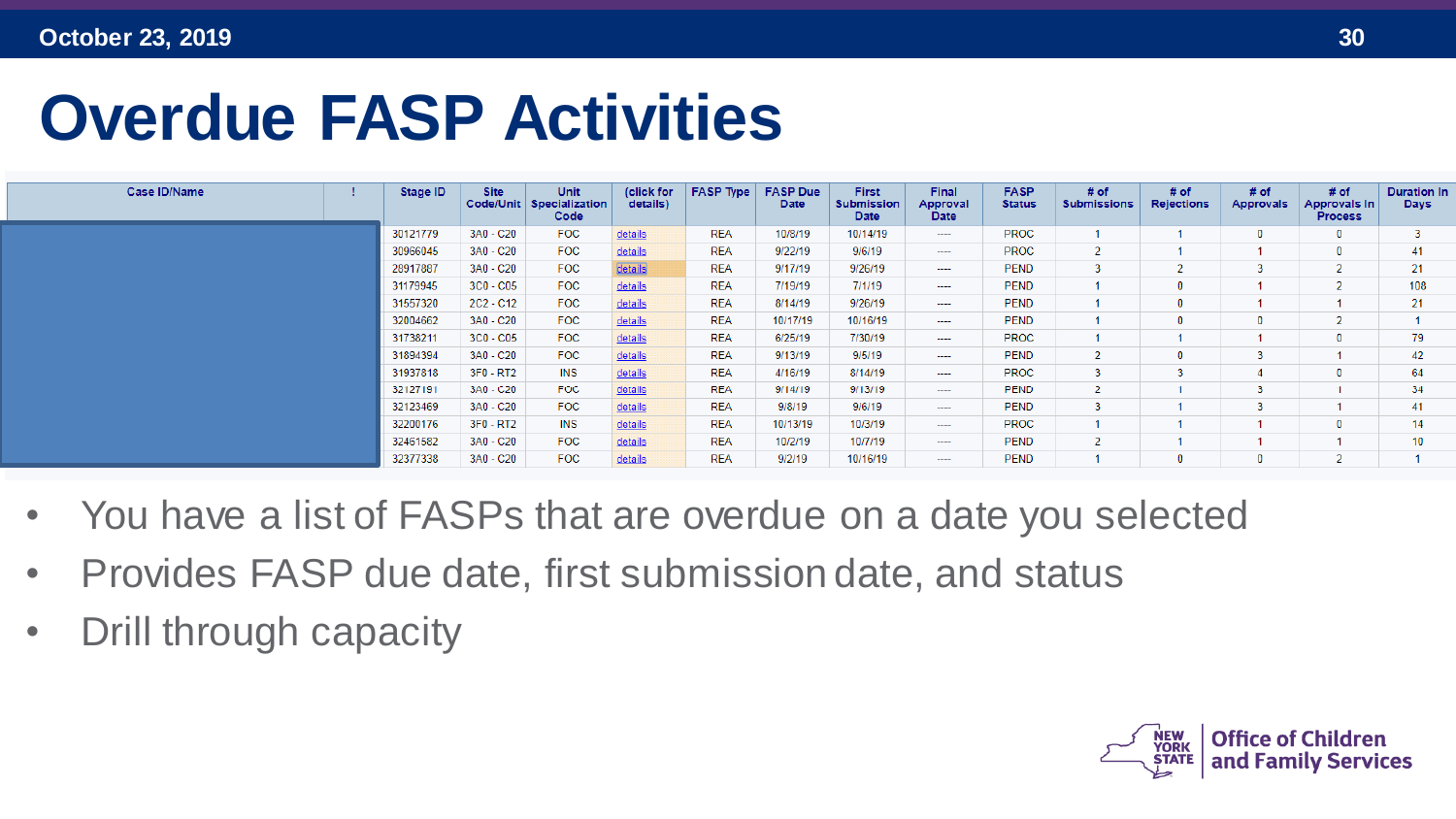## **Overdue FASP Activities: Details**

- Provides dates on status and workers involved
- In this case FASP was rejected 2 times

| <b>Approval Status</b>  | <b>FASP Activity Date</b> | <b>Worker Agency</b> | <b>Worker Unit</b> | <b>Worker Name</b> |
|-------------------------|---------------------------|----------------------|--------------------|--------------------|
| <b>First Submission</b> | Sep 26, 2019 11:50:55 AM  |                      |                    |                    |
| Approved                | Sep 30, 2019 10:57:00 AM  |                      |                    |                    |
| Approved                | Sep 30, 2019 10:59:00 AM  |                      |                    |                    |
| Rejected                | Oct 7, 2019 12:07:00 PM   |                      |                    |                    |
| Submitted               | Oct 15, 2019 3:02:34 PM   |                      |                    |                    |
| Approved                | Oct 16, 2019 8:15:00 AM   |                      |                    |                    |
| Rejected                | Oct 16, 2019 10:53:00 AM  |                      |                    |                    |
| Submitted               | Oct 16, 2019 2:12:34 PM   |                      |                    |                    |
| Pending                 | ----                      |                      |                    |                    |
| Pending                 | ----                      |                      |                    |                    |

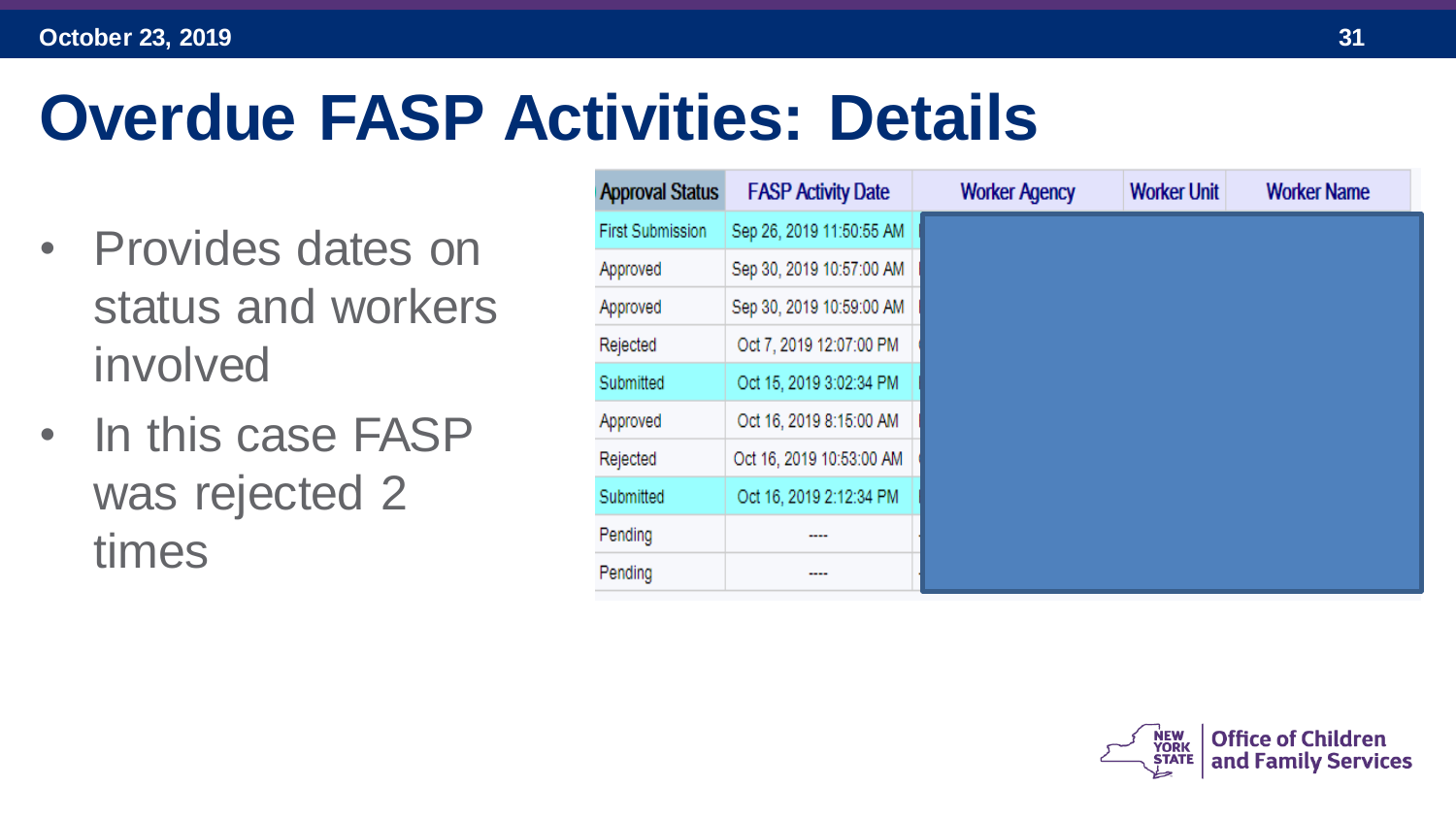# **FASP Status Summary: Filters**



- Provides a summary of FASP status for a date selected
- Group by options: Agency or Unit
- Select unit, date (last day of month) and stage

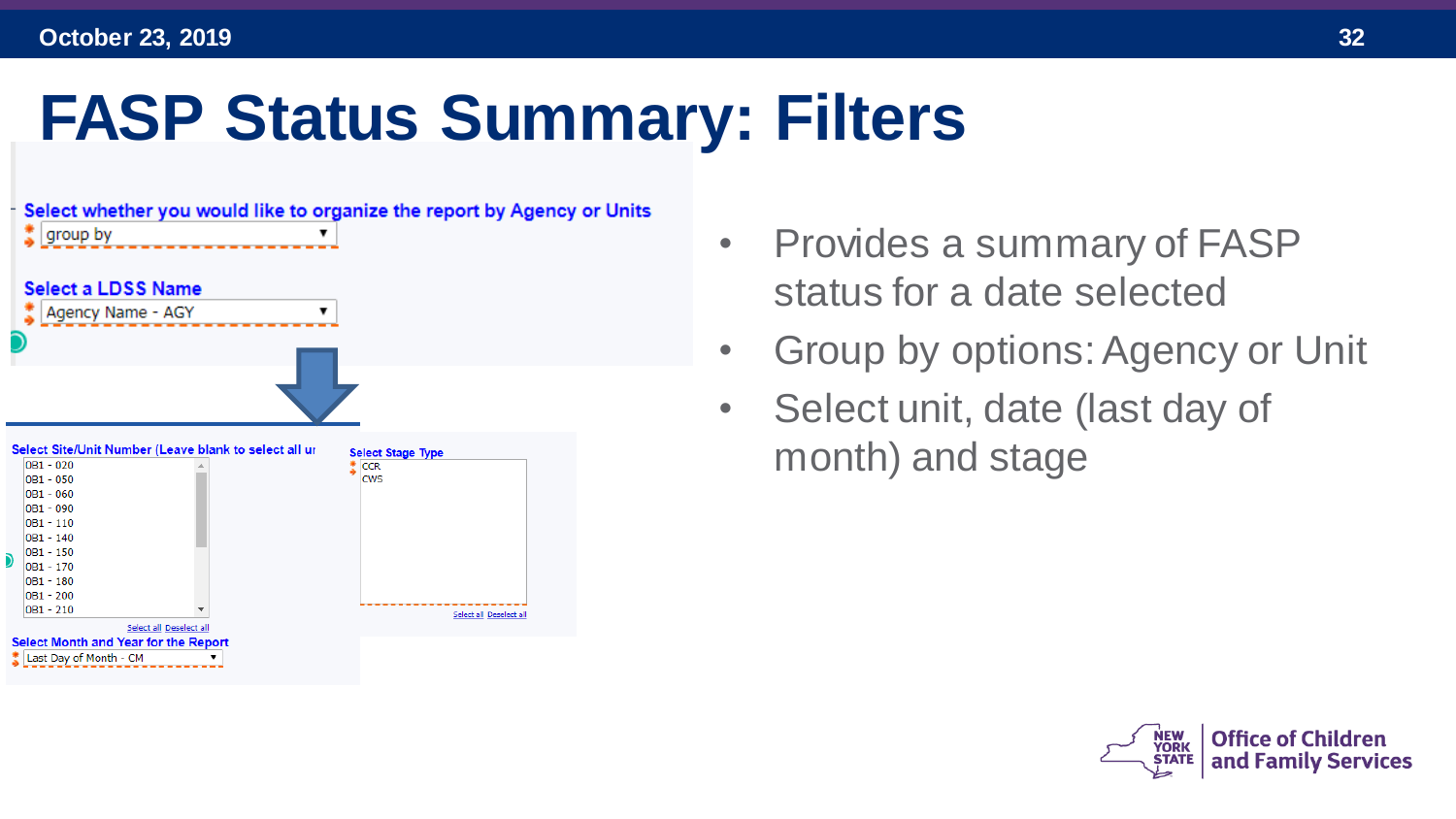### **FASP Status Summary**

#### **FASP Status Summary Report (LDSS)**

Report Period: Sep 30, 2019 Report Date: Oct 17, 2019 Data as of Date: Sep 30,2019

0B1 - 050, 0B1 - 060, 0B1 - 090, 0B1 - 110, 0B1 - 140, 0B1 - 150, 0B1 - 170, 0B1 - 180, 0B1 - 200, 0B1 - 210, 0B1 - 320, 0B1 - 350, 0B1 - 380, 0B1 - 390, 0B1 - 400, 0B1 -500, 0B1 - FSI, 0B1 - ZZW Stage Type: CCR, CWS

|                                                      | <b>Initial FASPs</b> |                |                 |       | <b>Comprehensive FASPs</b> |                 | <b>Reassessment racing</b> |                |                 |  |  |
|------------------------------------------------------|----------------------|----------------|-----------------|-------|----------------------------|-----------------|----------------------------|----------------|-----------------|--|--|
| Report Grand Total - Open FASPs: 267                 | <b>Count</b>         | % of Grand     | % of Total Open | Count | % of Grand                 | % of Total Open | Count                      | % of Grand     | % of Total Open |  |  |
| <b>Tatal Open FASPs</b>                              | 69                   | 25.8%          | $\sim$          | 64    | 24.0%                      | $\sim$          | 134                        | 50.2%          | --              |  |  |
| <b>Existing at start of month</b>                    | $\sim$               | 42.40          | 17.001          |       | $-44.001$                  | 40.401          | $\overline{\mathbf{c}}$    | 33.370         | 66.4%           |  |  |
| Opened during month                                  | 36                   | 13.5%          | 52.2%           | 33    | 12.4%                      | 51.6%           | 45                         | 16.9%          | 33.6%           |  |  |
| Total Open FASPs w/ No CID:                          |                      |                |                 |       |                            |                 |                            |                |                 |  |  |
| . At start of month                                  |                      | $0.0\%$        | 0.0%            |       | 0.0%                       | 0.0%            |                            | 0.0%           | 0.0%            |  |  |
| . At end of month                                    |                      | 0.0%           | 0.0%            |       | 0.0%                       | 0.0%            |                            | 0.0%           | 0.0%            |  |  |
| Total Open FASPs w/ Approvals Due (throughout month) | 25.                  | 9.4%           | 36.2%           |       | 10.1%                      | 42.2%           | 38                         | 14.2%          | 28.4%           |  |  |
| Total Open FASPs Approved On-Time (by end of month)  |                      | 1.1%           | 4.3%            |       | 0.0%                       | 0.0%            |                            | 1.1%           | 2.2%            |  |  |
| Percent of On-Time Approvals of Open FASPs           | 12.0%                | <b>Service</b> | $\sim$          | 0.0%  |                            |                 | 7.9%                       | <b>Service</b> |                 |  |  |
| Total Open FASPs Overdue (by end of month)           | 22                   | 8.2%           | 31.9%           | 27    | 10.1%                      | 42.2%           | 35                         | 13.1%          | 26.1%           |  |  |
| Late FASPs                                           | 22                   | 8.2%           | 31.9%           |       | 10.1%                      | 42.2%           | 35                         | 13.1%          | 26.1%           |  |  |
| Templated FASPs - w/ next FASP In Process            |                      | 0.0%           | 0.0%            |       | 0.0%                       | 0.0%            |                            | 0.0%           | 0.0%            |  |  |
| Templated FASPs - w/ next FASP Not Launched          |                      | 0.0%           | 0.0%            |       | 0.0%                       |                 |                            | 0.0%           | 0.0%            |  |  |
| <b>Missed FASPs</b>                                  |                      | $\sim$         | $\sim$          |       | $-$                        | $\sim$          |                            | $\sim$         | $-$             |  |  |

- Summary as of a certain date; Description available in the website
- This county has a total 134 reassessment FASPS
	- Of these, 35 were overdue by the end of the month
	- Total Open FASPs w/ Approvals Due (throughout month): The number of each type of open FASP (Initial, Comprehensive, and Reassessment) with a due date during the Report Period, regardless of whether the FASP was approved or not. **Office of Children** YORK and Family Services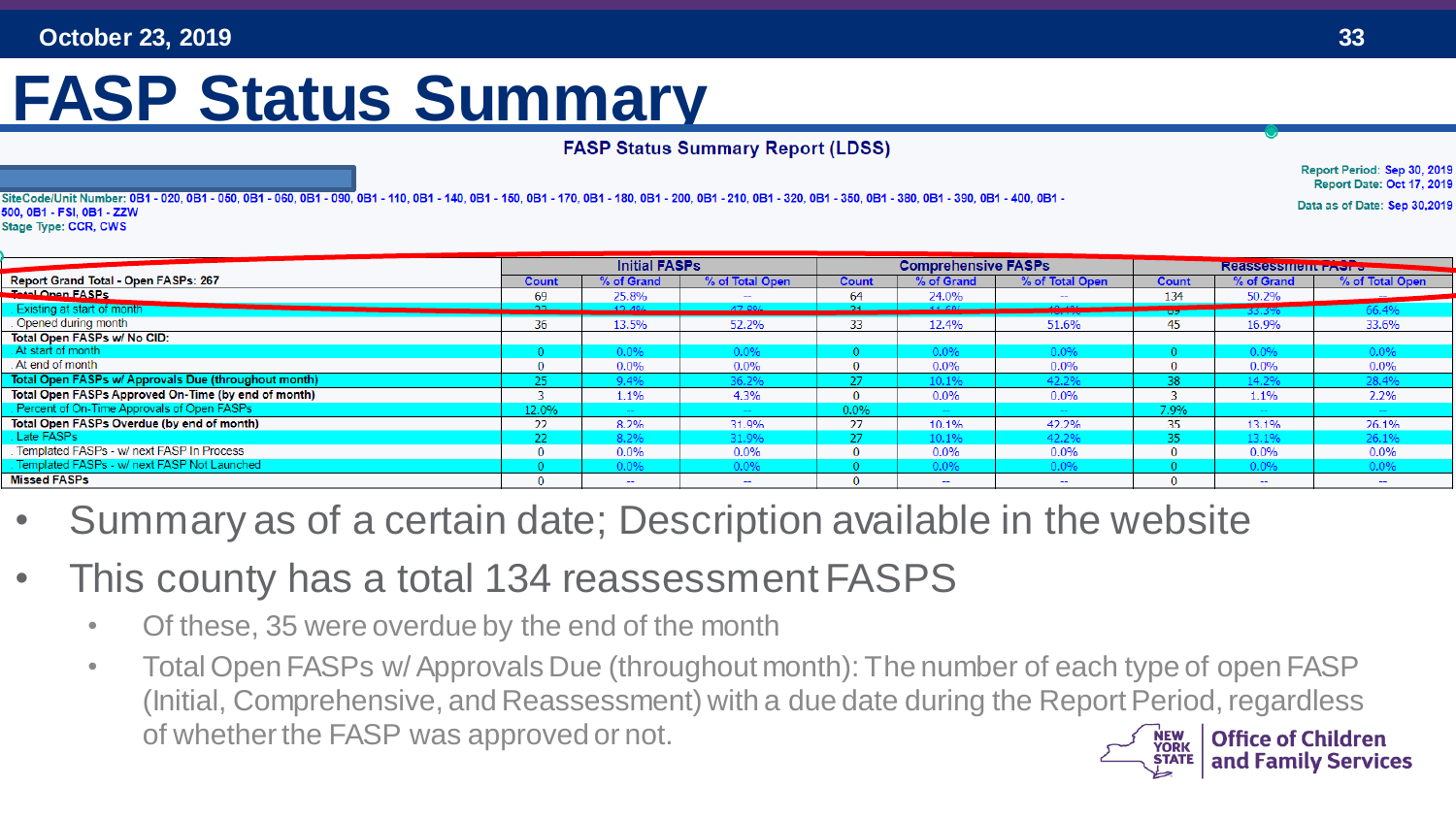# **Candidacy Reports**

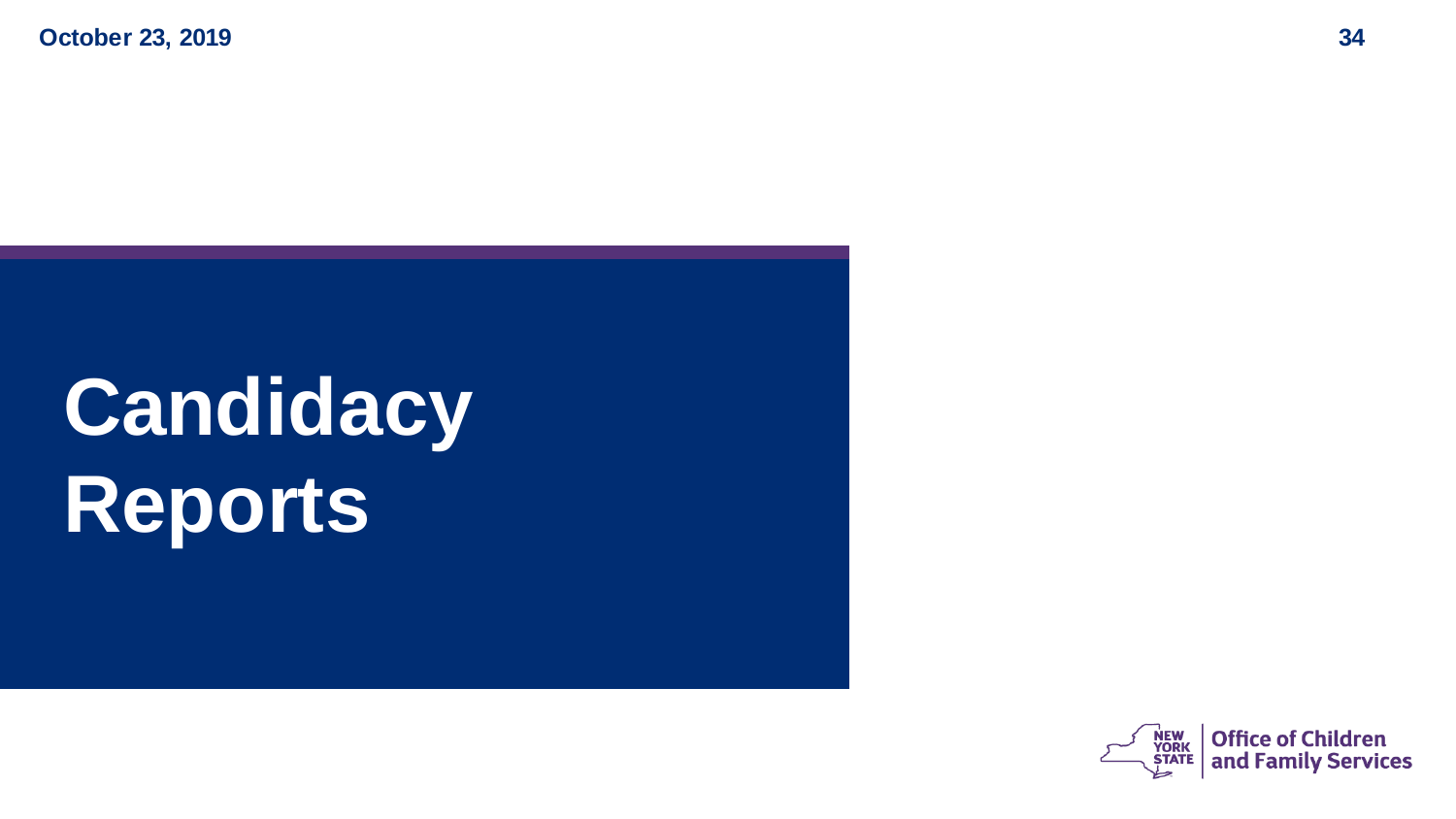## **What are candidacy reports?**

- For federal reimbursement need to identify children at risk of entering foster care (candidacy)
- These children need to meet a set of criteria
- A determination required for children receiving protective and preventive services
- Re-determination every 6 months for those determined to be candidates
- First set of reports identify children determined to be candidates
- Due and overdue reports in progress

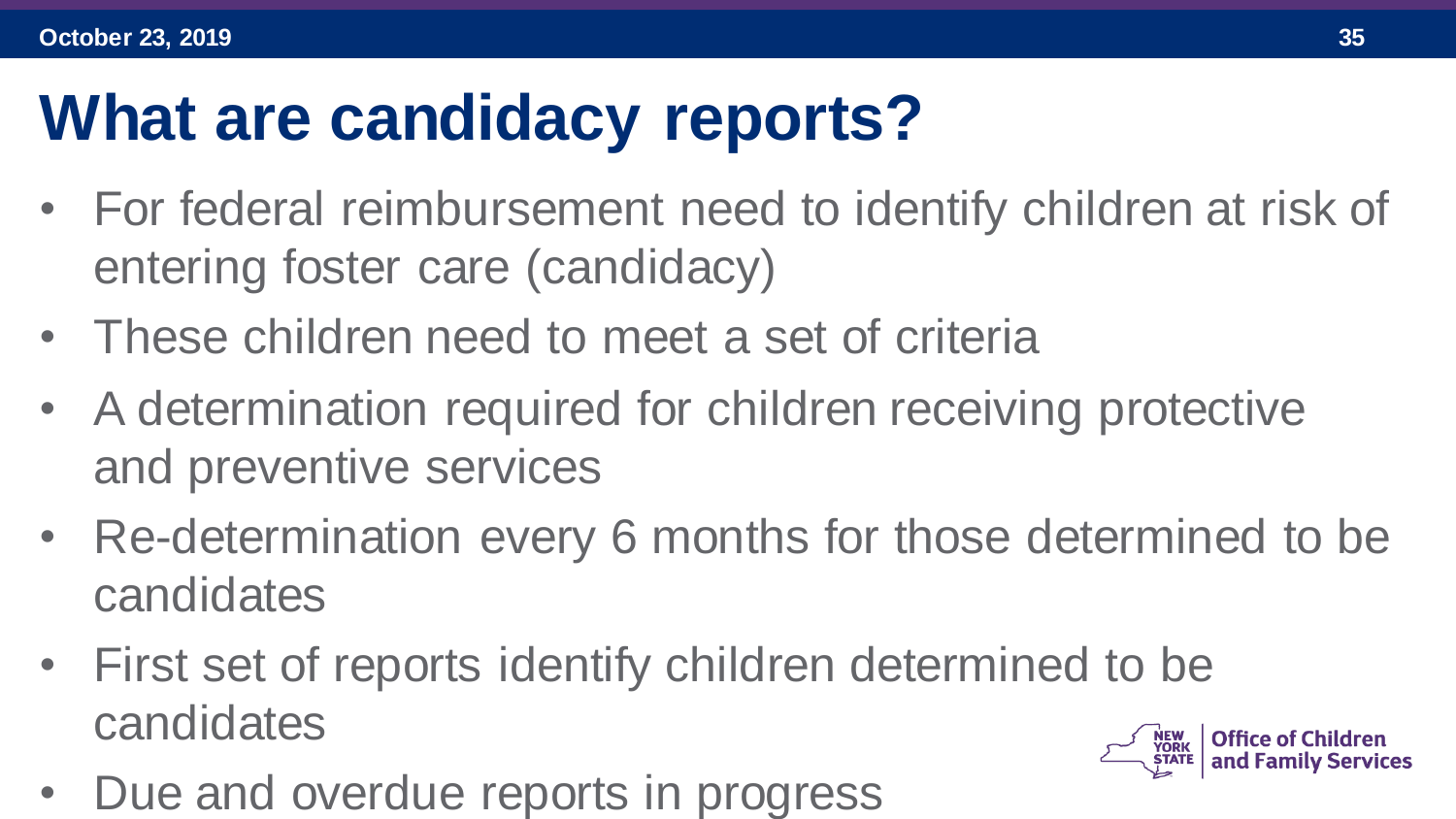### **Where are they located?**

Ŀ

- A separate folder
- Only for LDSSs right now
- Date filter to identify determinations during a certain period of time

|   | alcu :<br>← <b>budges</b> > OCFS > OCFS Data Warehouse > <b>Candidacy Reports</b> |                                                                                                                                                                                                                                                                                                                                                                                                                                                                                                                                                                                                                                                                                    |                                     |                                                  |
|---|-----------------------------------------------------------------------------------|------------------------------------------------------------------------------------------------------------------------------------------------------------------------------------------------------------------------------------------------------------------------------------------------------------------------------------------------------------------------------------------------------------------------------------------------------------------------------------------------------------------------------------------------------------------------------------------------------------------------------------------------------------------------------------|-------------------------------------|--------------------------------------------------|
|   | <b>Detail Reports</b><br>11/30/2018 10:25 AM                                      |                                                                                                                                                                                                                                                                                                                                                                                                                                                                                                                                                                                                                                                                                    |                                     |                                                  |
| E | 4/1/2019 3:37 PM<br>From:<br>To:                                                  | Number of Children wi  Determinations<br><b>Select Activity Date:</b><br>2019<br>Þ.<br>◀<br>Feb<br>Mar<br>Apr<br>May<br>Jun<br>Jan<br>Jul<br>Aug<br>Sep Oct<br>Nov<br>Dec<br>Sun Mon Tue Wed Thu Fri Sat<br>$\overline{2}$<br>$3 \quad 4 \quad 5$<br>1<br>$\mathcal{I}$<br>8<br>9<br>10 11 12<br>6<br>14 15 16 17 18 19<br><u>13</u><br>20<br>21 22 23 24 25 26<br>27 28 29 30 31<br>2019<br>ь<br>Feb<br>Apr<br>May<br>Jun<br>Jan<br>Mar<br>Aug<br>Oct<br>Nov<br>Dec<br>Jul<br>Sep<br>Sun Mon Tue Wed Thu Fri Sat<br>$\overline{2}$<br>3<br>5<br>1.<br>4<br>7<br>8<br>9<br>10 11 12<br>6<br>13<br>14 15 16<br>17 18 19<br>21 22 23<br>24 25 26<br>20<br>27<br>28<br>29<br>30<br>31 | <b>NEW<br/>YORK</b><br><b>STATE</b> | <b>Office of Children</b><br>and Family Services |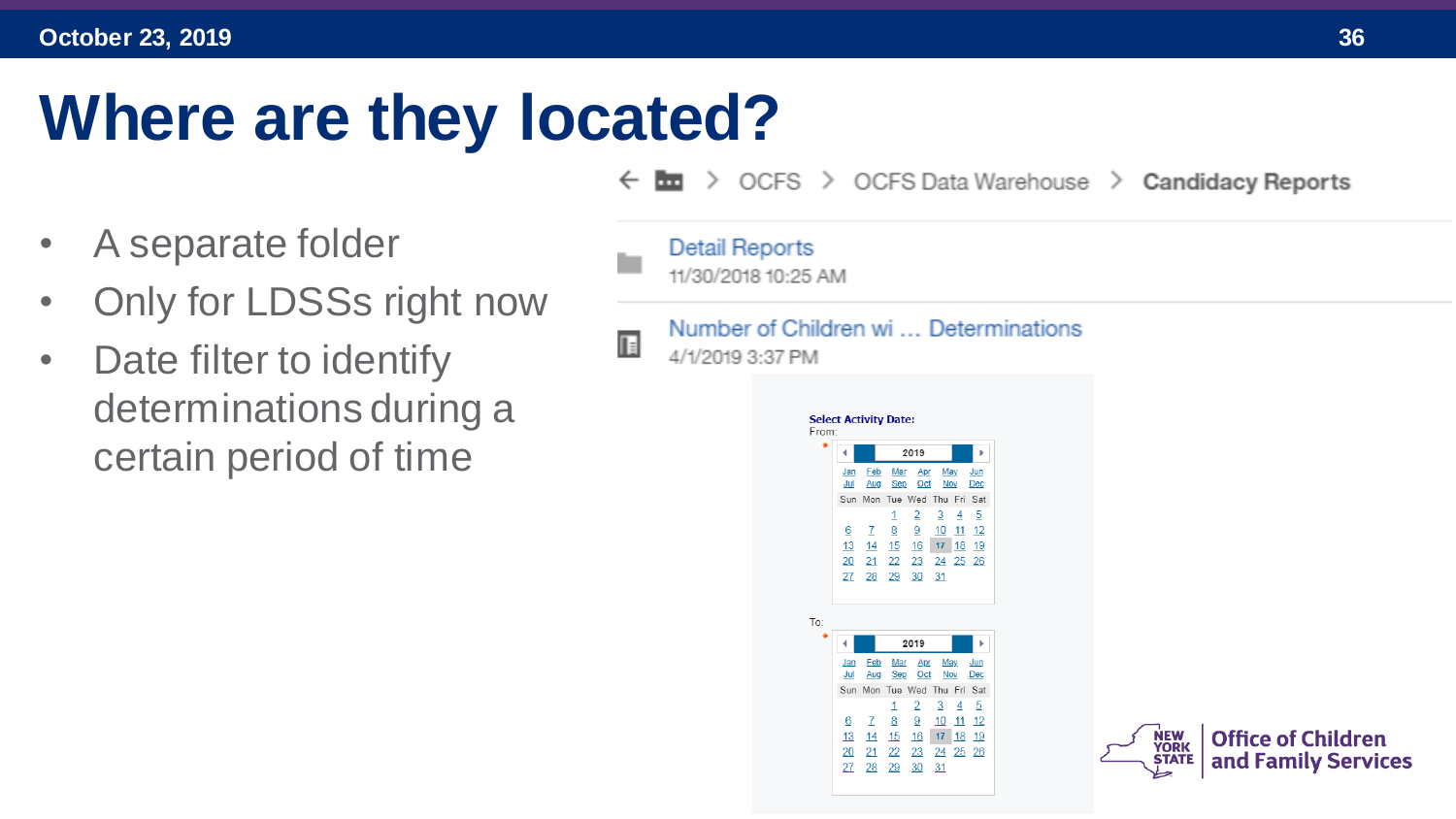|                    |                      |                                                                        |                                                                                      |                                                     |                    |                                               | Determination type for Children with Initial and/or Re Determination |                    |         |                              |  |
|--------------------|----------------------|------------------------------------------------------------------------|--------------------------------------------------------------------------------------|-----------------------------------------------------|--------------------|-----------------------------------------------|----------------------------------------------------------------------|--------------------|---------|------------------------------|--|
|                    |                      |                                                                        |                                                                                      |                                                     |                    | <b>CN</b> - Candidate<br>NC - Not a Candidate |                                                                      |                    |         |                              |  |
| <b>Agency Name</b> | # of Unique Children | # of Children with Initial<br><b>Candidacy Determination</b><br>(S400) | # of Children with Six-<br><b>Month Candidacy Re-</b><br><b>Determination (S410)</b> | # of Children with<br><b>Candidacy Ended (S420)</b> | Case<br>Record(CA) | NA(N/A)                                       | Court<br>Petition(CO)                                                | Case<br>Record(CA) | NA(N/A) | <b>Court</b><br>Petition(CO) |  |
| <b>Fotal</b>       | 23,976               | 15,557                                                                 | 6,170                                                                                | 6,684                                               | 5,841              | 68                                            | 5,771                                                                | 2,095              | 7,072   | 589                          |  |
|                    | 403                  | 360                                                                    | 40                                                                                   | 56                                                  | 41                 | 4                                             | 30                                                                   | 0                  | 335     |                              |  |
|                    | 98                   | 68                                                                     | 30                                                                                   |                                                     | 27                 |                                               | 22                                                                   | 8                  | 33      |                              |  |
|                    | 845                  | 366                                                                    | 261                                                                                  | 424                                                 | 381                |                                               | 79                                                                   | 51                 | 103     |                              |  |
|                    | 248                  | 178                                                                    | 60                                                                                   | 31                                                  | 17                 | $\theta$                                      | 54                                                                   | $\mathbf{0}$       | 149     | 13                           |  |
|                    | 145                  | <u>78</u>                                                              | 25                                                                                   |                                                     | 16                 | $\mathbf{0}$                                  | 37                                                                   | 13                 | 33      |                              |  |

This report provides details on children for whom candidacy determinations were made:

- # of unique children
- Initial determinations
- Re-determinations
- Documentation type: Case record vs. court petition

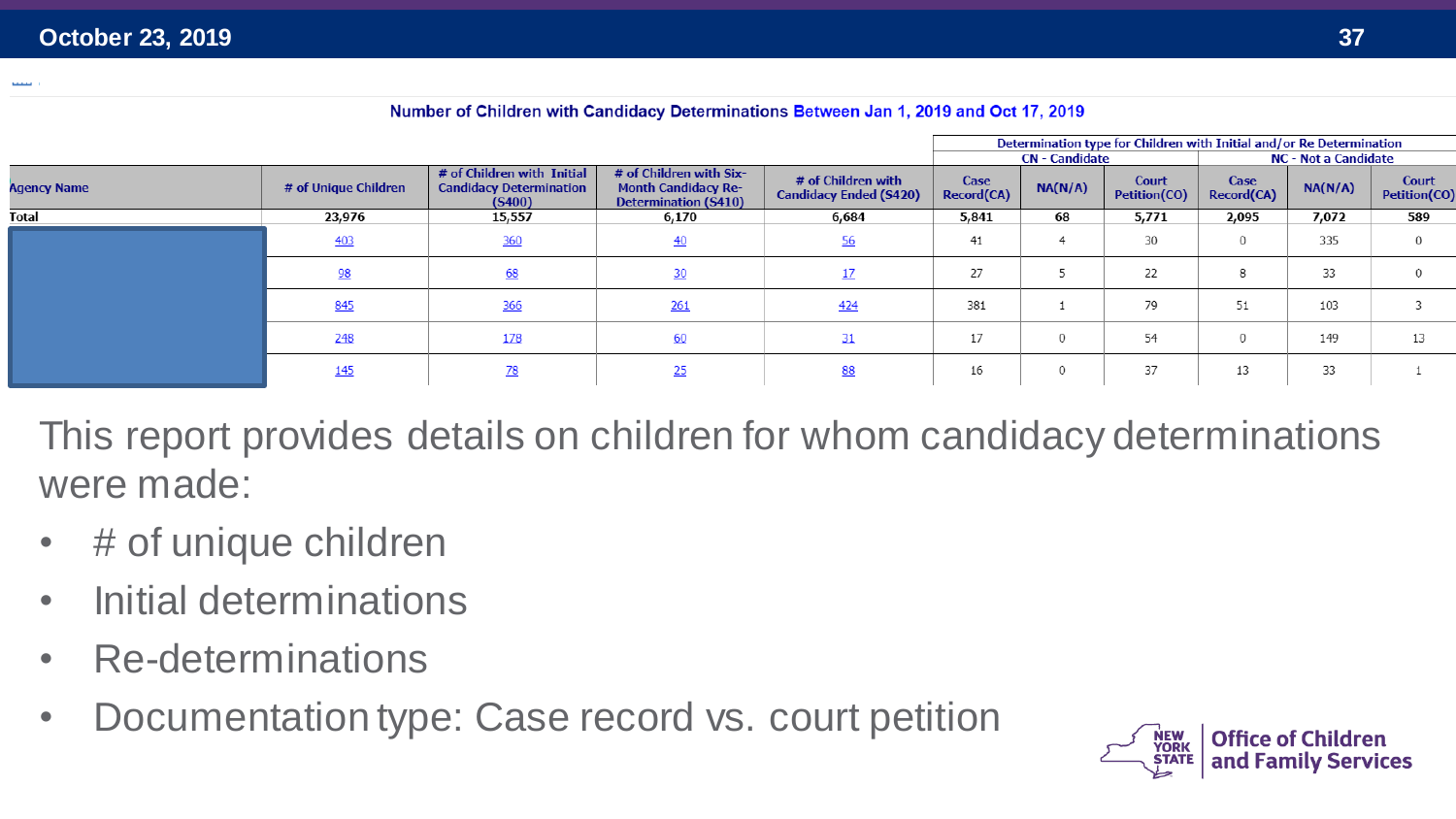# **Other Reports**

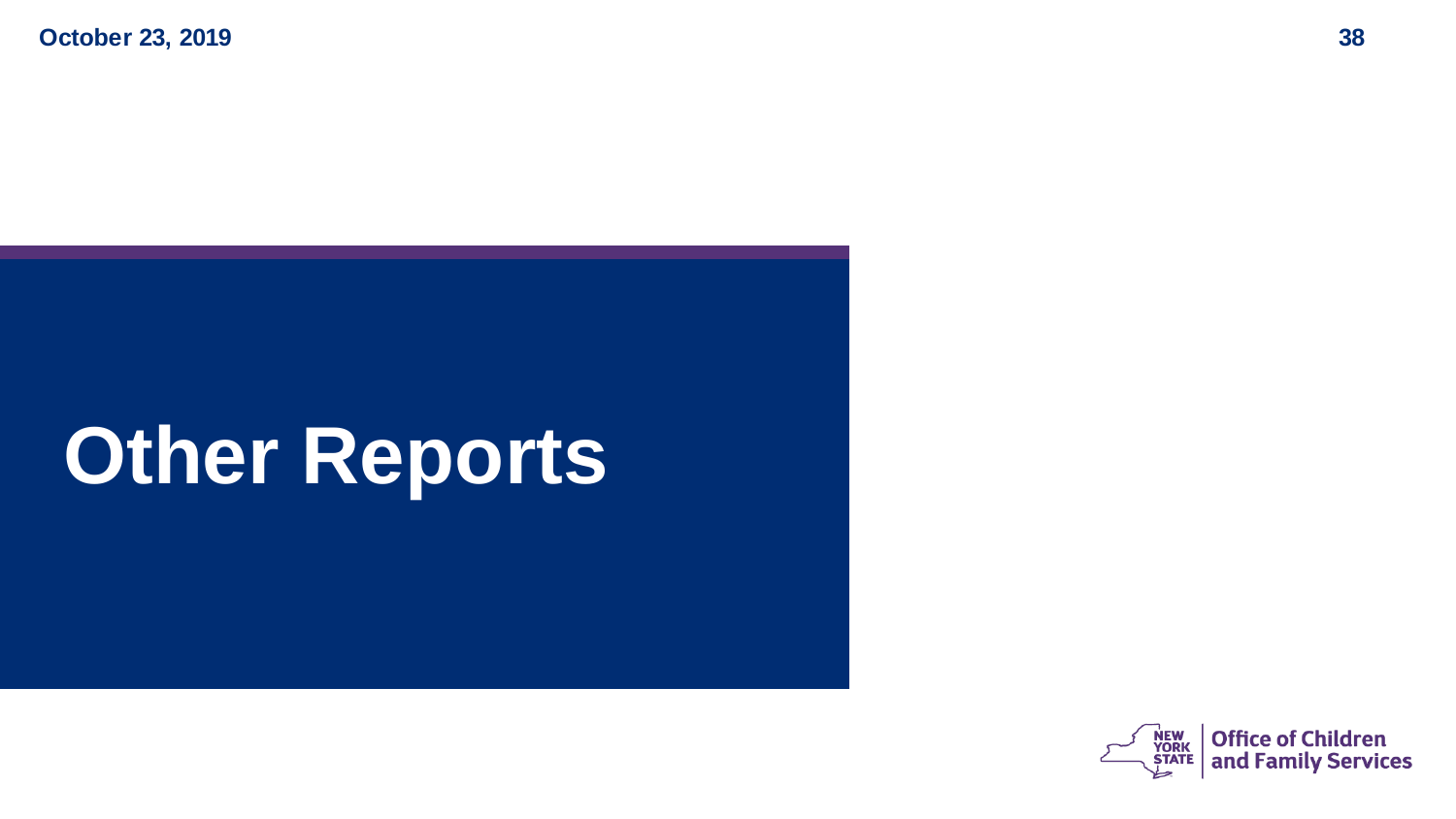# **Other Reports to Cover in Future**

- VA and LDSS access
	- Caseload reports
	- Casework contact reports
	- MPR reports
- LDSS only access
	- Currently only LDSS can expand to VAs on request
		- Photo listing –adoption eligible, legal detail
	- Others not possible (e.g. CPS related)
- Suggestions?

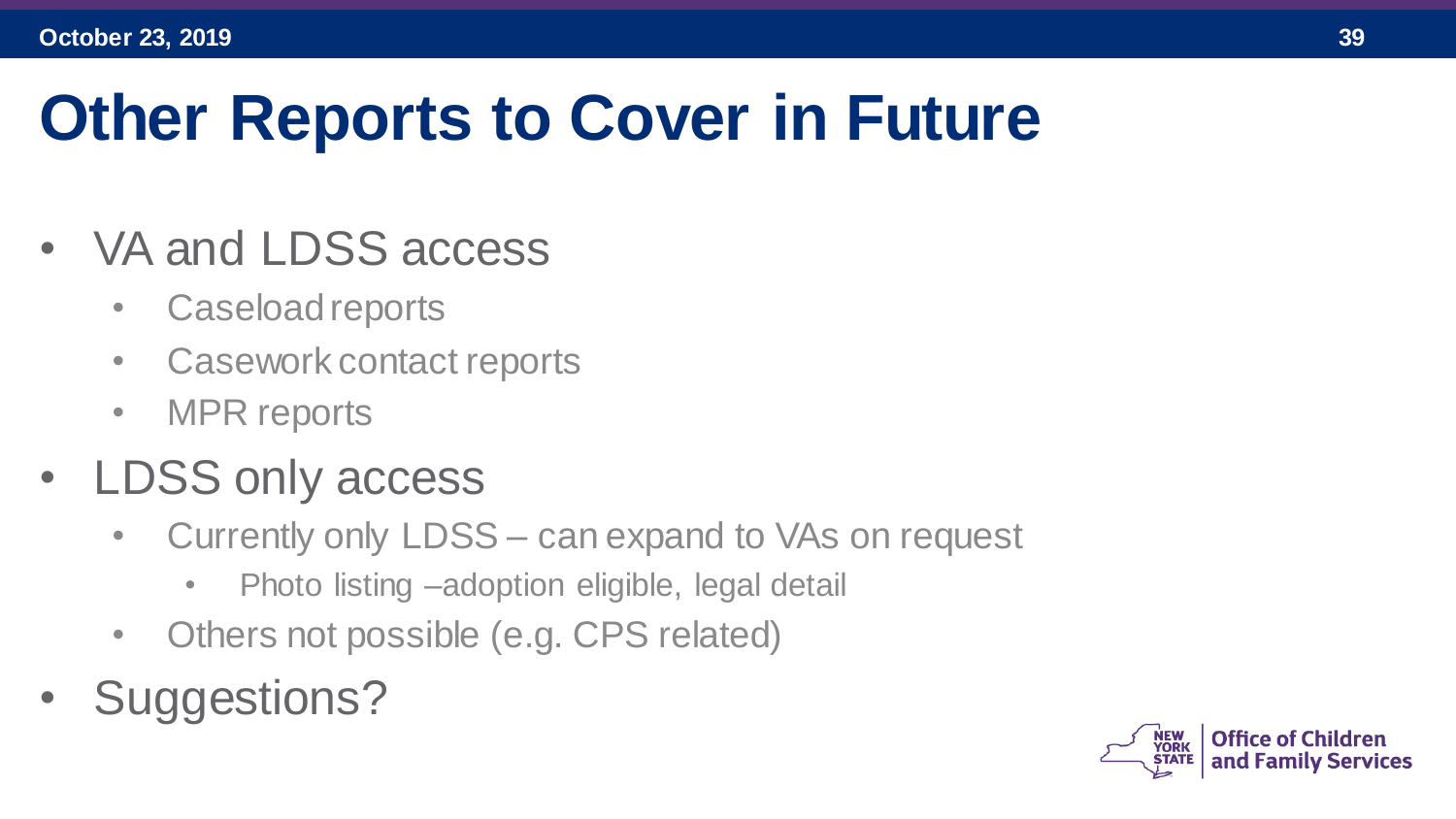# **Ideas for future Webinar Topics**

- ➢ Data Quality Workgroup
	- Present the work done to date on data flow diagrams and other discussion points, and invite more counties and agencies to participate
- ➢ CONNECTIONS Functionality
	- How can the system better support work processes?
	- Areas noted in local system surveys for potential inclusion in CONNECTIONS
	- Feedback from Placement RIST meetings
- $\triangleright$  Mobility
	- What functions would be most helpful in the field?
	- Progress Notes
- ➢ Data Exchanges
- ➢ Predictive Analytics